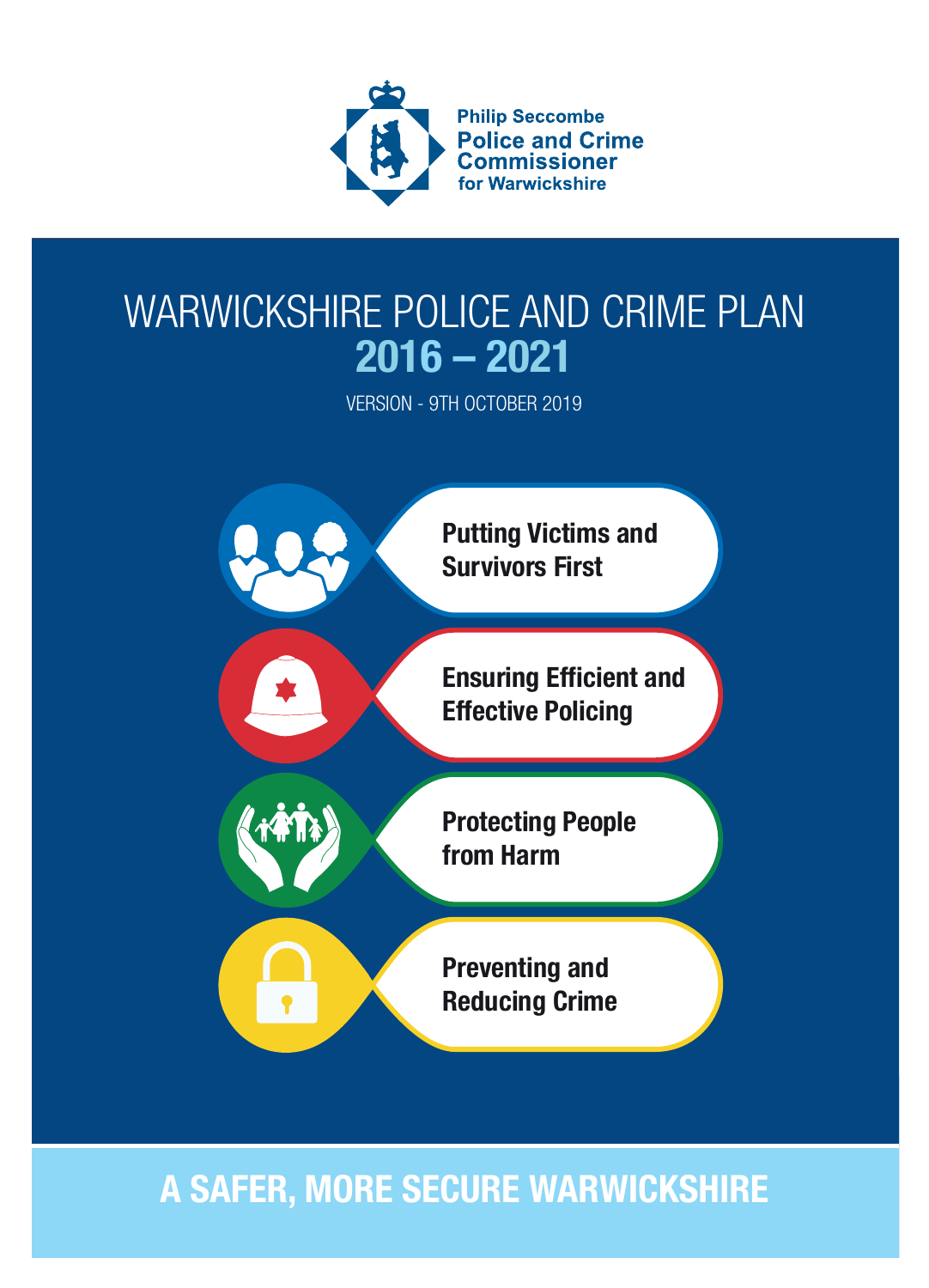## Contents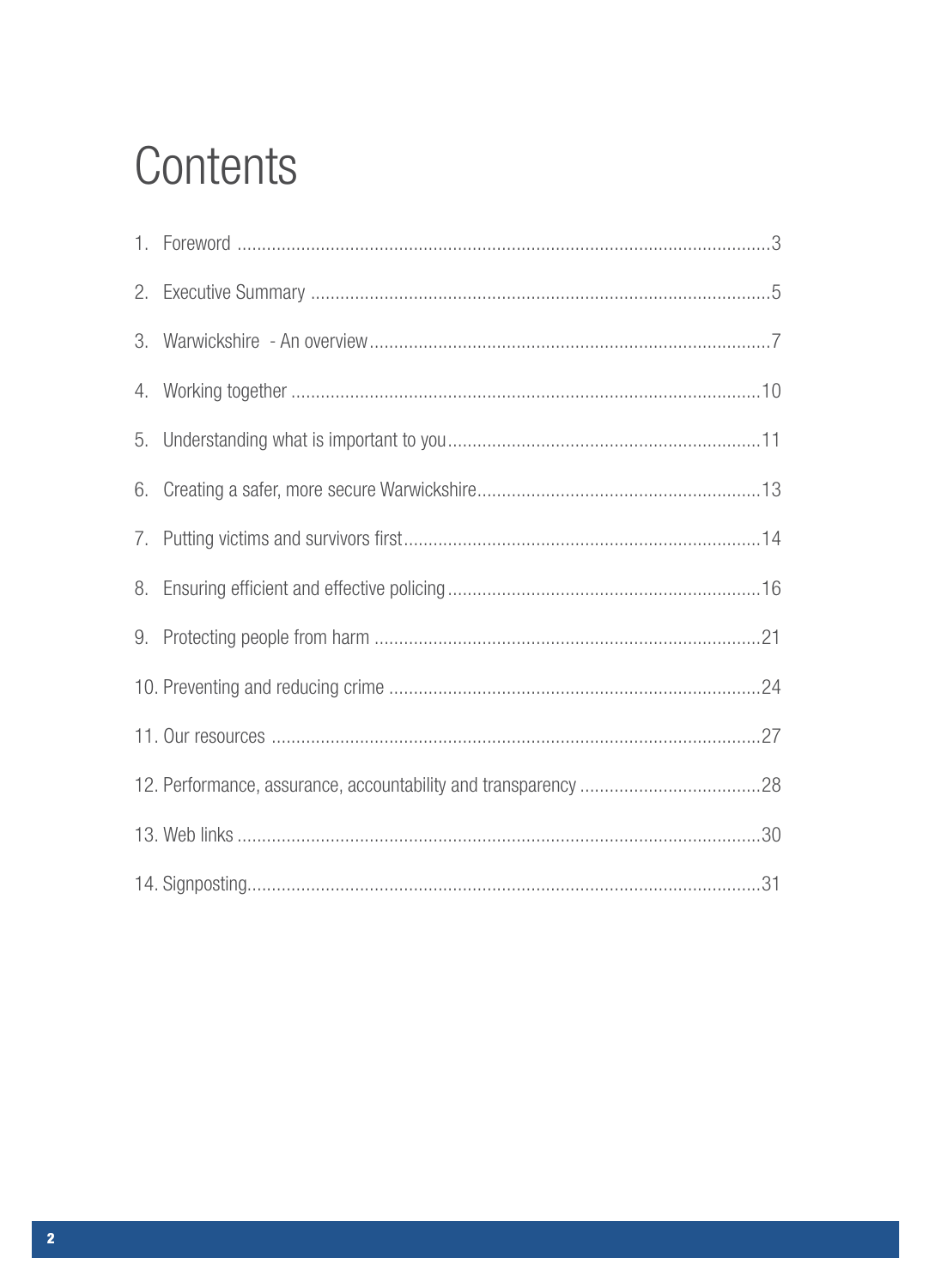## 1. Foreword

This is the second version of my Police and Crime Plan 2016 – 2021, which sets out my priorities to deliver my vision of 'A safer, more secure Warwickshire' for all our residents, communities, businesses and visitors. The activity and progress made in achieving this ambition has been captured in the annual reports produced for each year of my term of office to date.

As communicated in my last Annual Report 2017/18, one aspect of the past year that was very much unexpected was the decision by the West Mercia Chief Constable and the West Mercia Police and Crime Commissioner to terminate the strategic Alliance between West Mercia Police and Warwickshire Police, which had been in existence since 2012. This termination takes effect from the 8th October 2019 and it is this decision that has necessitated these amendments to my Police and Crime Plan to ensure that its contents remains current and accurate.

Whist it was within West Mercia's rights to make this disappointing decision, its timing and surprise nature have presented many challenges for Warwickshire Police and my Office, not to mention the unfortunate level of uncertainty that change of this magnitude has caused both workforces. However, with every such difficulty comes a raft of new opportunities and I have been working closely with the Warwickshire Chief Constable Martin Jelley, his senior command team and officers from the force's 'Evolve' change programme to determine the best possible future shape for Warwickshire Police.

There are still many aspects to be finalised, but our focus is on ensuring there is a smooth

Philip Seccombe TD Police and Crime Commissioner for **Warwickshire** 

transition to the force's future state and that the final outcome is a revitalised Warwickshire Police. I have been keen to ensure that this activity does not detract from our collective efforts to deliver the objectives of my Police and Crime Plan and I remain fully focused on delivering the very best for Warwickshire's communities.

In creating the first version of my Police and Crime Plan in 2016, I listened very carefully to the views of the public and victims of crime, during both my election campaign and through comprehensive public consultation. I also met with police officers and police staff to seek their opinions, as well as partner organisations involved with community safety and the many other voluntary and third sector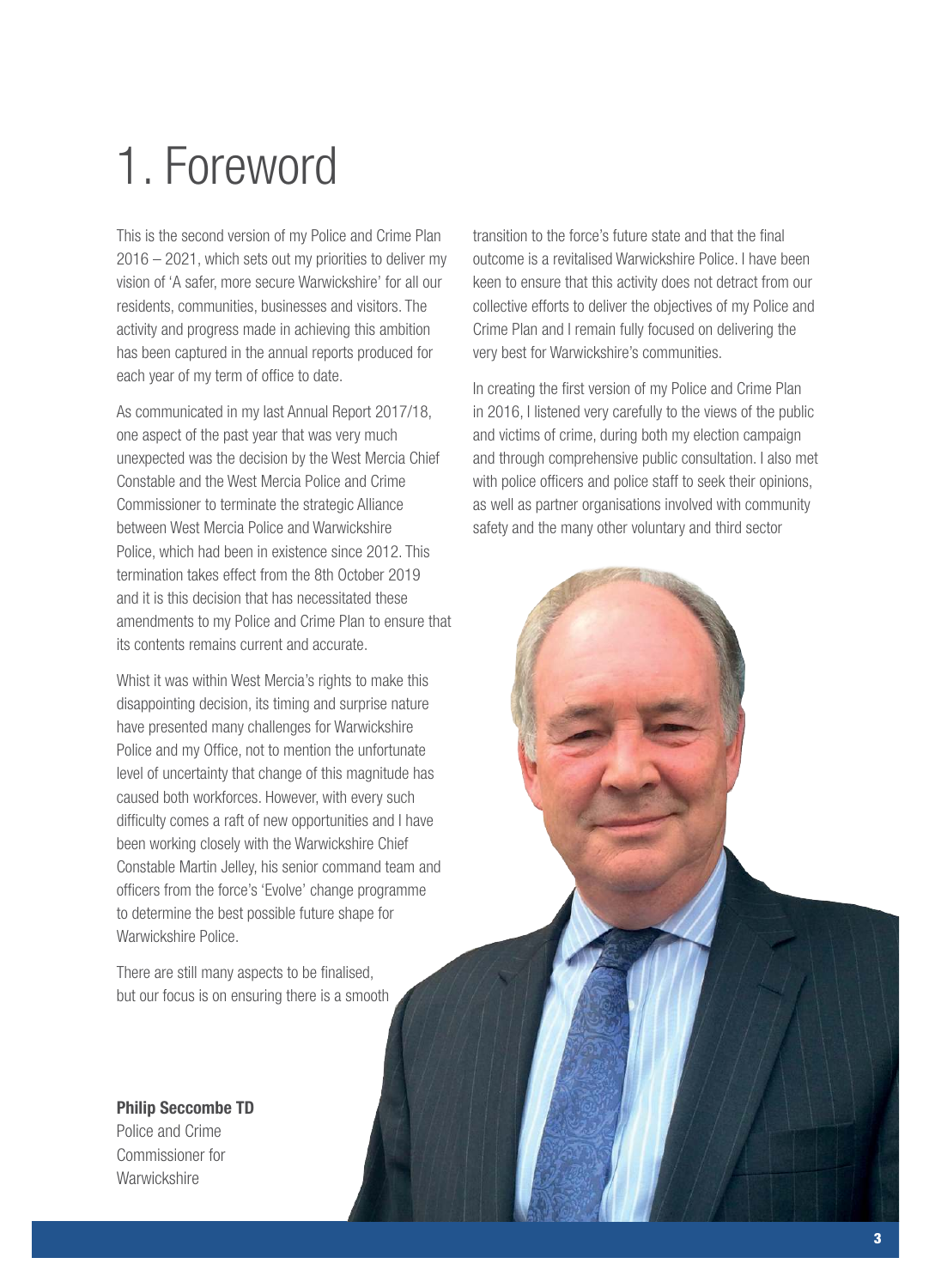organisations who enhance the delivery of a fair policing and judicial process. It is my intention to conduct a further consultation in 2019 to ensure that my Police and Crime Plan continues to remain relevant, representing the current concerns and priorities of Warwickshire's communities in the ever changing and developing police and crime landscape.

During my tenure as the Police and Crime Commissioner for Warwickshire, I have been extremely impressed by the professionalism and dedication of the officers and staff of Warwickshire Police, who work tirelessly to protect our communities from harm. I will continue to ensure that the officers and staff are properly recruited, trained and motivated to detect and deter crime and protect the vulnerable, with the right technology in place to deliver an effective and efficient service.

Strong foundations have been established and I want to build to build upon these to deliver continuous improvements and a better service to the public. I continue to work with the Chief Constable to make this a reality. Whilst challenging, this plan is achievable and I will continue to hold the Chief Constable to account for the delivery of its police led objectives.

Another important element of my role is to ensure that partnerships are effective and provide protection and support for the most vulnerable in our society. This plan will continue to operate alongside the Warwickshire Community Safety Agreement and I will ensure that public monies are targeted to encourage organisations to deliver outstanding services, especially to the victims of crime.

I am delighted to support this Police and Crime plan for Warwickshire, which sets out the framework for how we will police our county. I share its desire to deliver a policing service which is fit-for-purpose and meets the needs of the communities we serve, while ensuring that protecting people from harm is at the core of everything that we do.

I am committed to working closely with the Police and Crime Commissioner, Philip Seccombe, to deliver the best policing services we can with the resources that we have, working with our partners to help keep people safe.



Martin Jelley Chief Constable, Warwickshire Police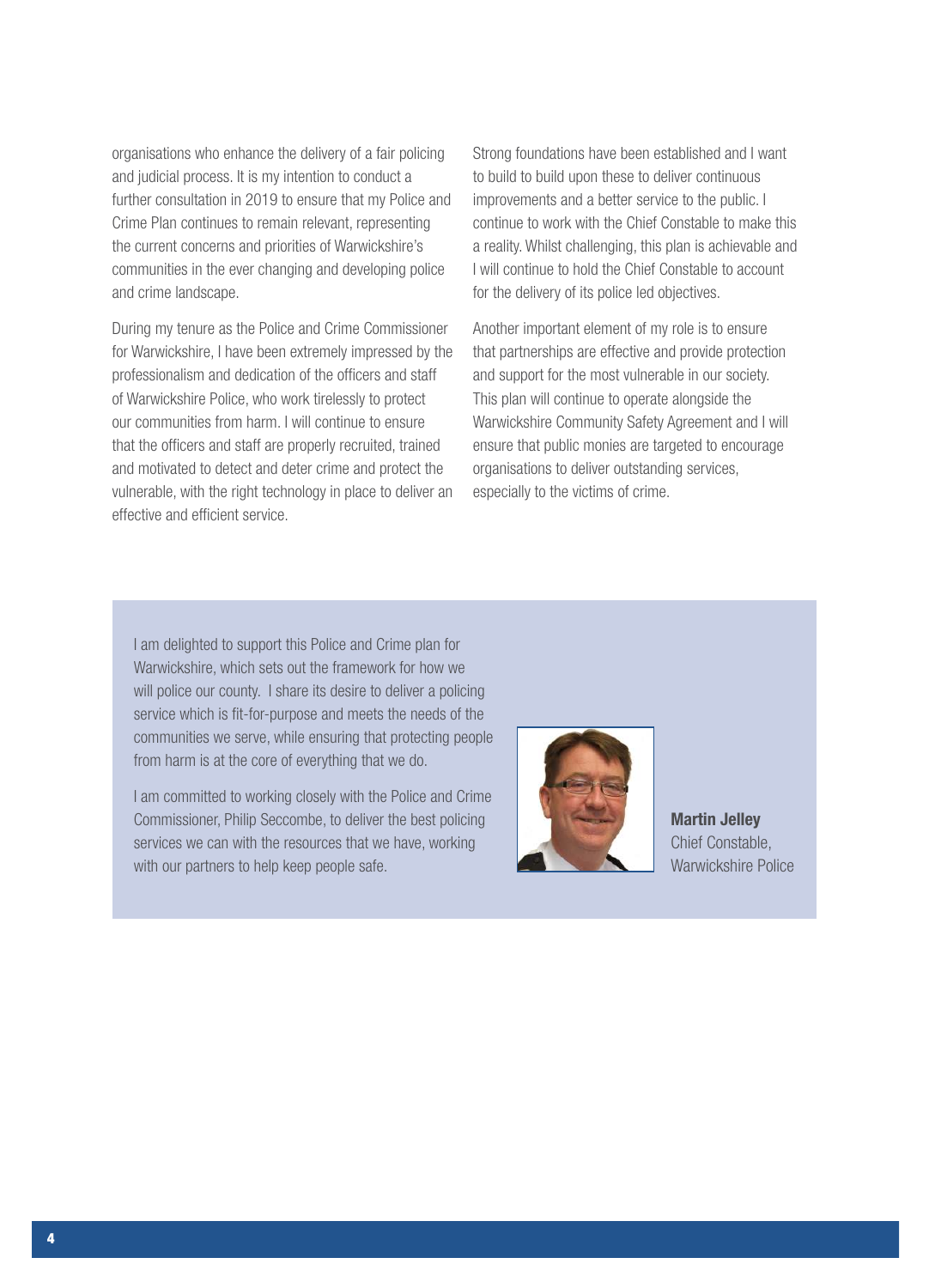## 2. Executive Summary

As the elected Police and Crime Commissioner (PCC) for Warwickshire one of my first responsibilities was to publish a Police and Crime Plan that set out how I will work with the police and other statutory, third sector and voluntary agencies to deliver my objectives for the next four years. Partnership working is strong in Warwickshire despite growing pressure on resources and working together will be essential to the delivery of this plan.

As Commissioner I have a statutory duty to secure an efficient and effective police service for Warwickshire and to ensure the Chief Constable and the force are accountable and responsible to the communities it serves.

I prepared the plan after listening to what you have told me during my election campaign, through my consultation, and in the letters, emails and comments that you sent to me. It has been prepared after careful consideration of the plans and priorities of all those agencies, groups and people already working hard to keep Warwickshire safe.

The four key objectives of my plan are:-

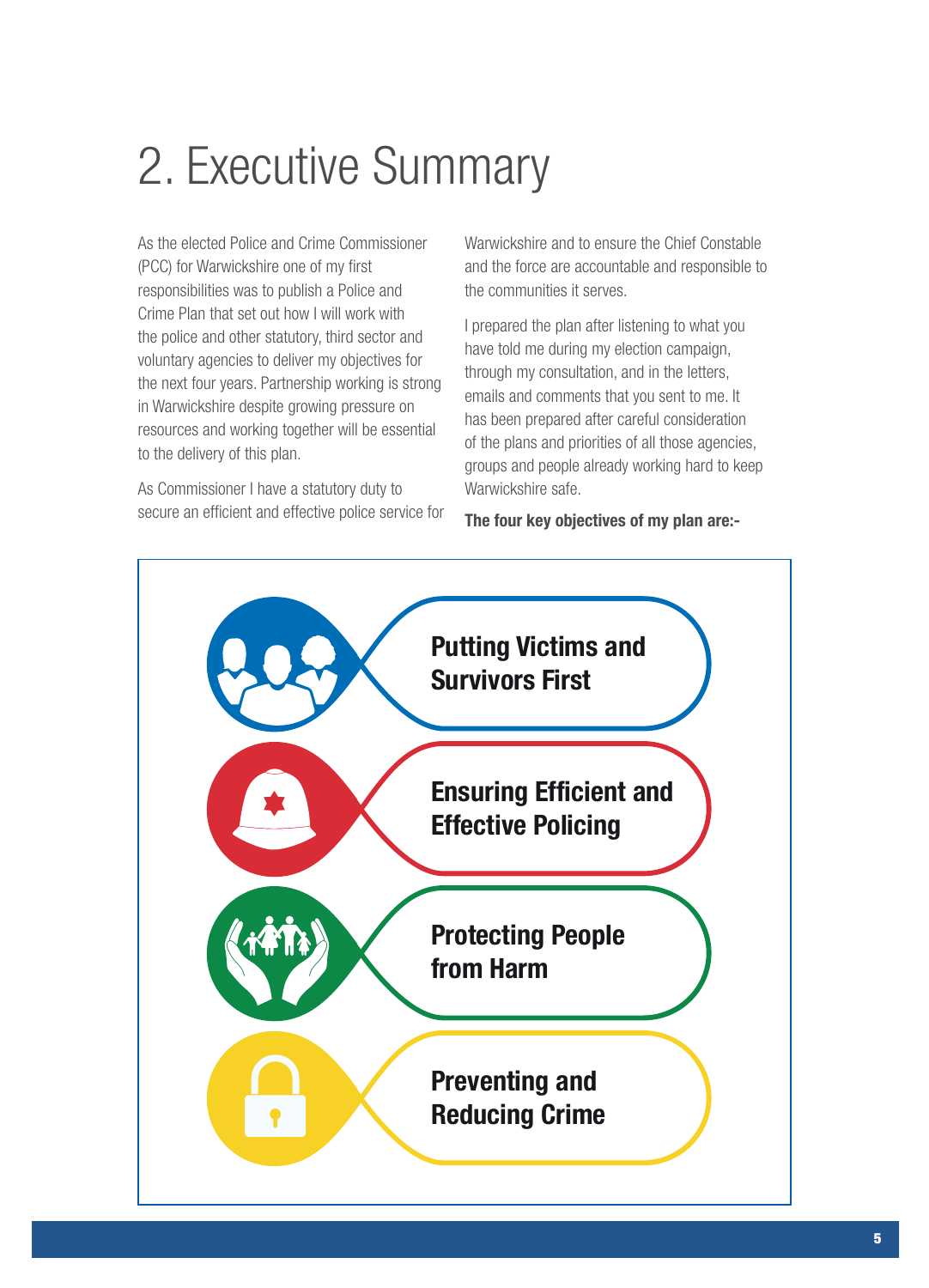This is the second version of my Police and Crime Plan which covers the period 2016 - 2021. The Plan is reviewed every two years to ensure my objectives still reflect the needs of Warwickshire's communities, to take account of new and emerging issues for crime and policing, and to provide more

information on any new governance arrangements and potential future expansion of the PCC role. A separate Delivery Plan will detail the precise activity which will be undertaken to achieve my four objectives.

#### As Police and Crime Commissioner my duties are to:

- Hold the Chief Constable to account for the operation and performance of the police force.
- Set the precept (the charge for policing services to be paid by council tax payers) and the budget for Warwickshire Police.
- Listen to the public, including victims of crime, local communities and businesses, to take account of their views and report back on actions taken.
- Appoint and where necessary dismiss the Chief Constable.
- Publish, review and update the Police and Crime Plan.
- Work with and, where appropriate, hold to account local councils and other statutory and non-statutory agencies to support reductions in crime.
- Fulfil my statutory role to ensure the protection of the public and in particular the safeguarding of vulnerable children and adults.
- Ensure that principles of equality and recognising diversity underpin all of this work.

In the same way that I hold to account the work of our Chief Constable, it is right that someone monitors how I am performing. This duty is carried out by the Warwickshire Police and Crime Panel, made up of county, district and borough councillors and independent members, who at regular public meetings scrutinise, support or challenge my actions and decisions.

Although as detailed above, I have a number of significant duties, it is important to note that the role of Police and Crime Commissioner does not extend to operational policing. In swearing my oath of office I have declared that I will respect and not interfere with the operational independence of police officers.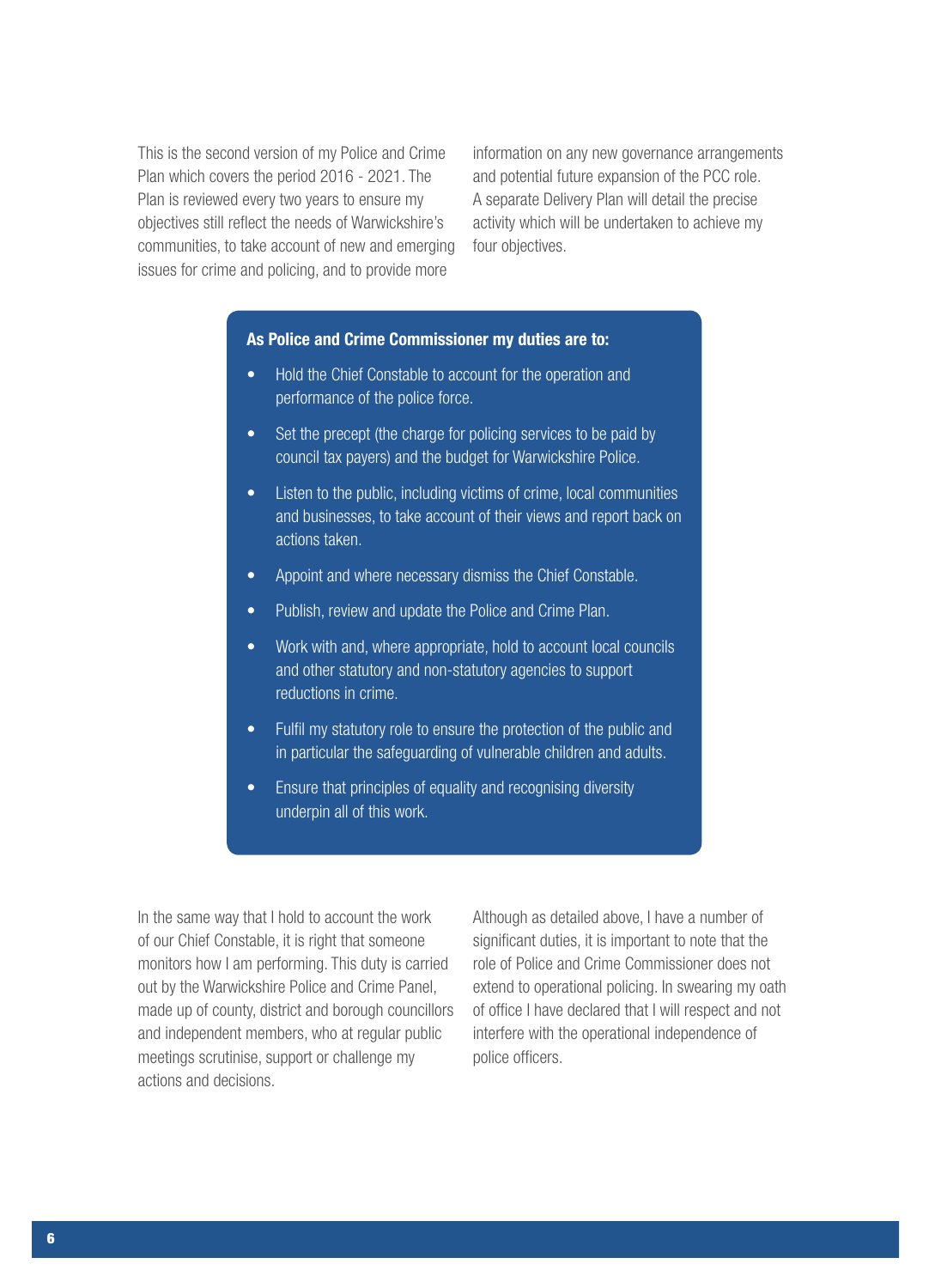## 3. Warwickshire – An overview

Accurately understanding the needs and vulnerabilities of the community and how best to police the area is vitally important and among the main considerations of any Police and Crime Plan.

There are a number of key assessments and strategies that assist the police and partners to understand these needs, which include the Strategic Assessment, the Control Strategy, the Office of National Statistics Crime Survey for England and Wales and the Community Safety Partnership Strategic Assessments.

I have taken into account the findings of all of these assessments to formulate this plan to ensure the needs of the communities in Warwickshire are fully recognised.

#### People and Communities:

Warwickshire has a growing and diversifying population of 554,002 and consists of 763 square miles, bordered by seven neighbouring authorities. It is a two-tier authority area, with a County Council and five District and Borough Councils. Warwickshire Police shares the same overall county boundary.

No community ever stands still and as the population of Warwickshire continues to diversify, I will work to foster continued cohesion amongst all sections of society. In the current political climate following the EU referendum result and the pending 'Brexit', it is more important than ever that we promote communities that are fair, tolerant and respectful while also celebrating difference, offering protection to the most vulnerable and observing and respecting the law.

Policing is delivered by consent and forces should reflect and be drawn from the diverse populations they serve. I will support the Chief Constable in ensuring the workforce of Warwickshire Police

continues to move towards being more representative of the communities within the county.

The county has a mix of urban and large rural areas, with a range of differing issues in each. Such a diverse area requires a variety of approaches to policing and Warwickshire Police must manage the challenges that this presents,with increased levels of trust, confidence and understanding.

**Warwick**

**North Warwickshire**

> **Nuneaton & Bedworth**

**Stratford-on-Avon**

**Rugby**

Approximately 68,500 new homes are proposed to be built in Warwickshire by 2026, so it is important to recognise the future challenges this will bring. In addition, the first phase of development of High Speed 2 (HS2), the high speed rail line between London and Birmingham, is likely to commence during the life of this plan. This will have a significant impact on the whole of Warwickshire, in particular on the arterial roads. Both issues will need close scrutiny to ensure that the impact of future demand continues to be planned for and monitored effectively.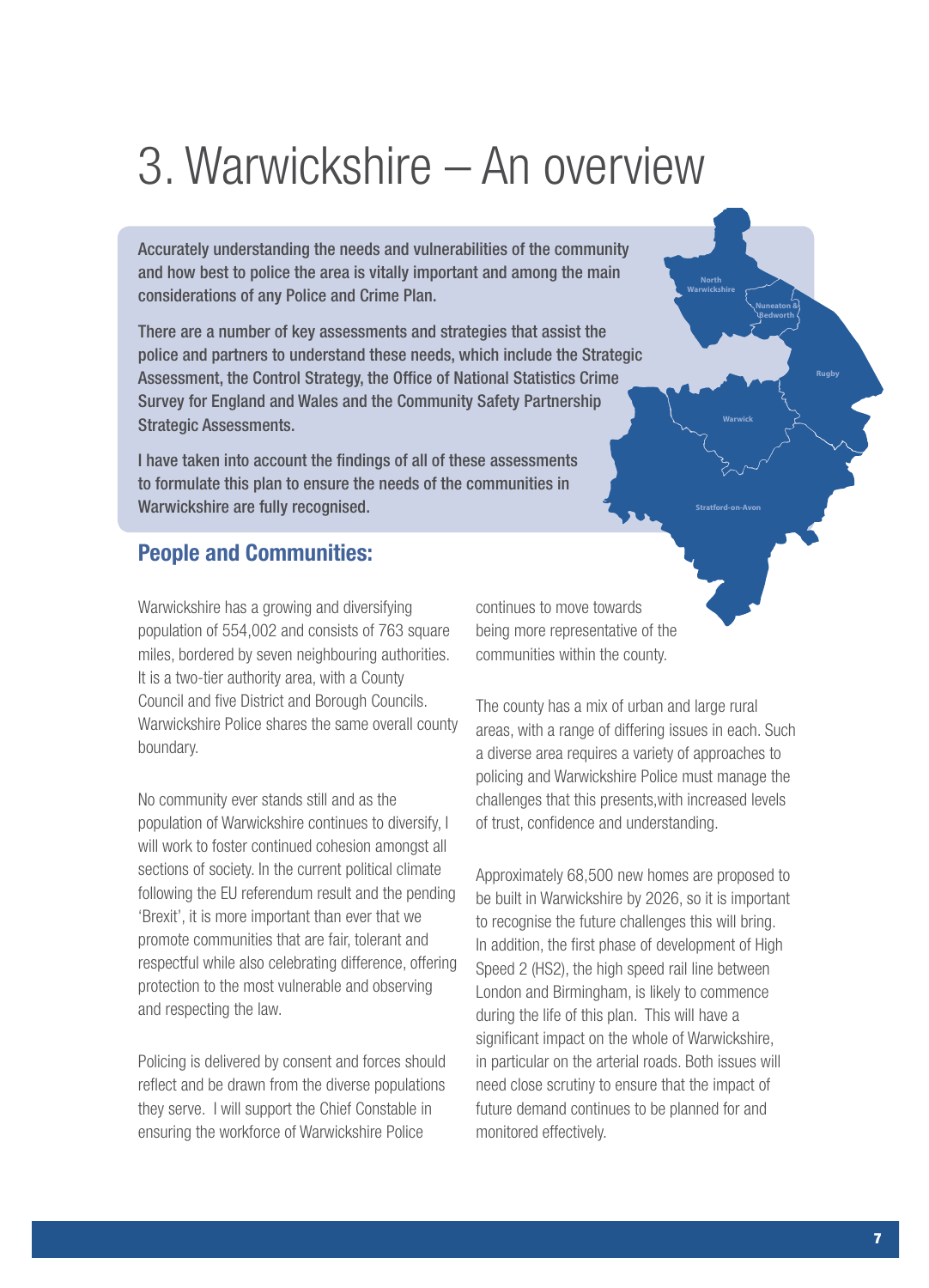#### Policing Our Area:

Warwickshire Police's vision is 'Protecting People from Harm', an aspiration which I share, along with the Chief Constable's desire for the force to become 'Great at Protecting the Most Vulnerable'. Together they underpin the content of this plan.

Warwickshire is a fundamentally safe place to live, work and visit but as the nature of crime changes, policing needs to change with it. While traditional acquisitive crime has shown year-on-year reductions, new threats and challenges have emerged. As the revelations of recent years have shown, there can be no complacency in ensuring children are protected from the risk of sexual exploitation, while the threat of increased terrorism also brings new dangers. Advances in technology are also fundamentally changing the nature of crime, with cyber-related offences continuing to grow and the global nature of the threat posing real challenges for how such criminality is policed.

To deal with this new landscape, the police response is now based on an approach called THRIVE, which

helps them to assess how best to respond to a report of a crime or problem. (It stands for Threat, Harm, Risk, Investigation opportunities, Vulnerability of the victim and the Engagement level required to resolve the issue.) This means that Warwickshire Police makes an individual assessment of every incident, so they can fit the action they take to the particular circumstances.

To provide our communities with the best possible service, In February 2019 I agreed with Chief Officers a new set of core values.

These principles, along with the core values and the Standards in Public Life. should be embedded within the organisation, and my office, to underpin every decision and action across policing which in turn will support the delivery of my Police and Crime Plan.

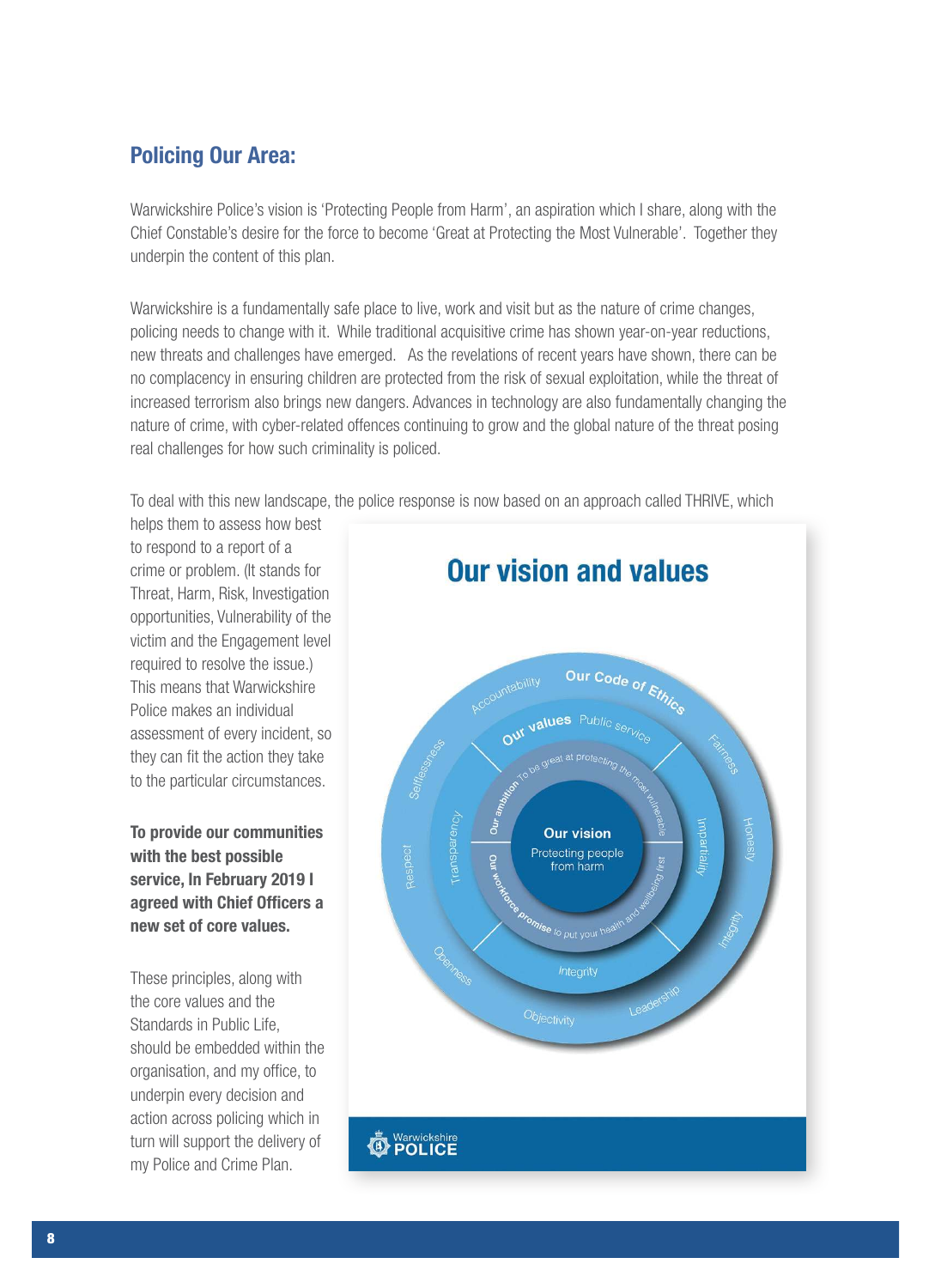### Warwickshire Police in numbers: Establishment 2019/20



**963**



**Constables**

**125**



**Police Community Support Officers (PCSOs) 87**



**Police Staff (excluding PCSOs)**

**725**



**Police Support Volunteers**

*Figures correct as of September, 2019*

**55**

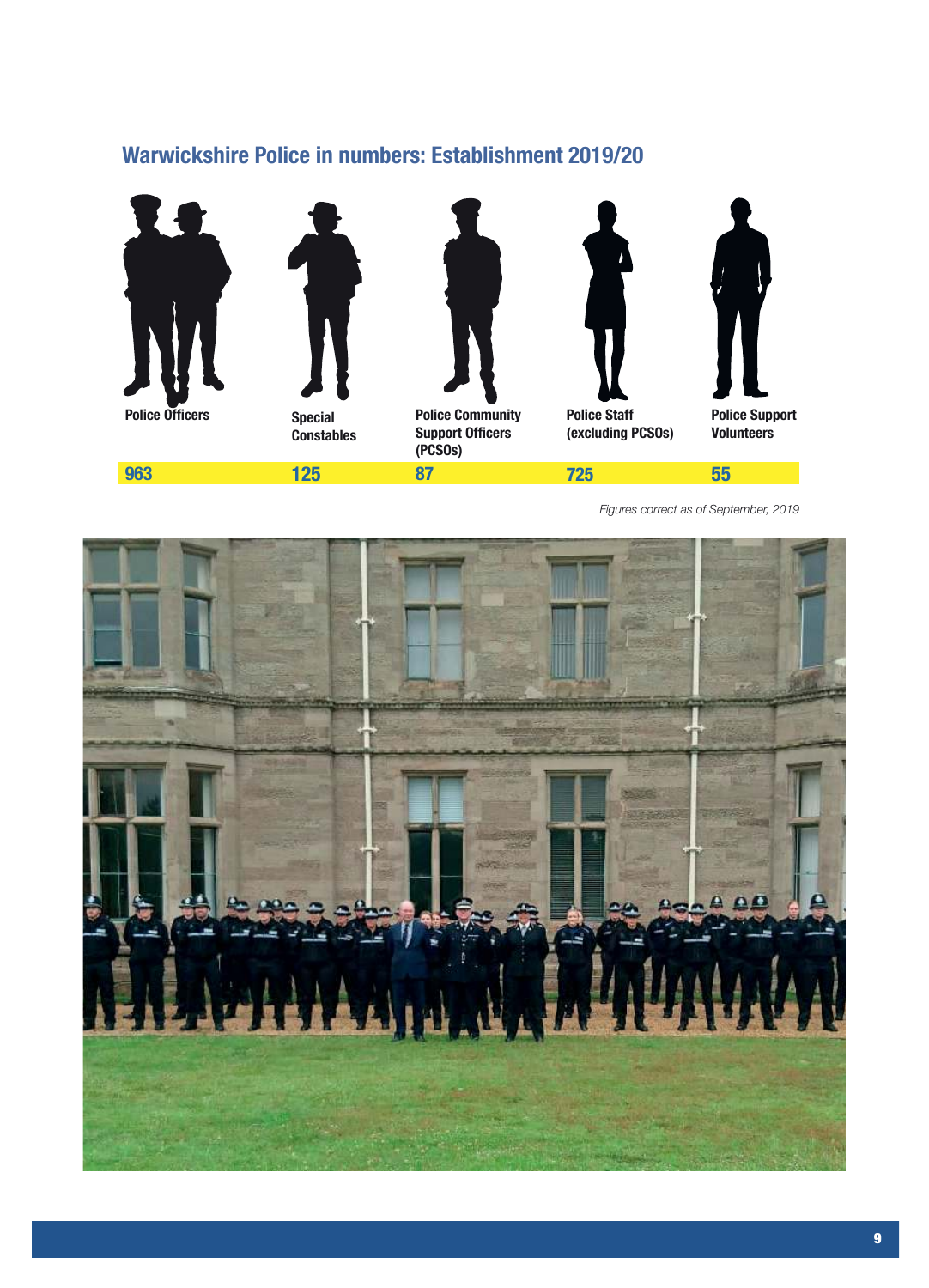## 4. Working together

#### Local partnerships:

Effective partnership working is essential to achieving the objectives set out in this plan: most of the key areas cannot be tackled effectively by one agency alone especially due to the continued growing pressure on resources. I am fully committed to working in partnership with Warwickshire County Council and the Community Safety Partnerships (CSPs) to achieve

the county vision of 'Protecting our Communities Together'. It is for this reason that, jointly with the Safer Warwickshire Partnership Board, we have aligned the Police and Crime Plan with the **Community Safety Agreement** to demonstrate the firm commitment we share to address the priorities and objectives set.

#### National and regional collaboration:

All Police and Crime Commissioners are independently responsible for ensuring that policing services are efficient and effective in their own force area. I recognise, however, that there are threats and areas of policing that go beyond the resources we are able to commit at a local policing level. These include the national threats that are set out in the Home Secretary's Strategic Policing Requirement (SPR), of terrorism, civil emergencies, organised crime, threats to public order and large scale cyber incidents and child sexual abuse.

I will work with my regional counterparts in West Mercia, West Midlands and Staffordshire and wider national counterparts to ensure we have the capability to support the SPR and hold the Chief Constable to account for responding to these national challenges. I will also monitor the National Special Capabilities Programme and ensure the Chief Constable responds to any changes arising from it.

There are opportunities to further develop our operational collaboration with other police forces, particularly our neighbouring regional forces. I will work with the other Police and Crime Commissioners to explore how we can deepen and broaden our collaborative working, building on the existing response to organised crime, as well as ensuring that there is effective regional and national oversight of counterterrorism policing.

Beyond this, I will look to work with my regional partners to develop collaborative approaches to other policing activity, and other specialist functions, while ensuring continued responsiveness and preserving local accountability. These steps can deliver cost effectiveness, increased capability and greater resilience.

#### Blue light emergency services collaboration:

It is clear that the Government wishes to see blue light emergency services work much more closely together and to share resources where appropriate. I am supportive of any moves which can deliver improved services for the public, provided there is a robust business case which has the consent of

the collaborating partners and for which there is strong community support. I will explore options for collaboration between the police and other public sector organisations in the future as the legislative picture becomes clearer.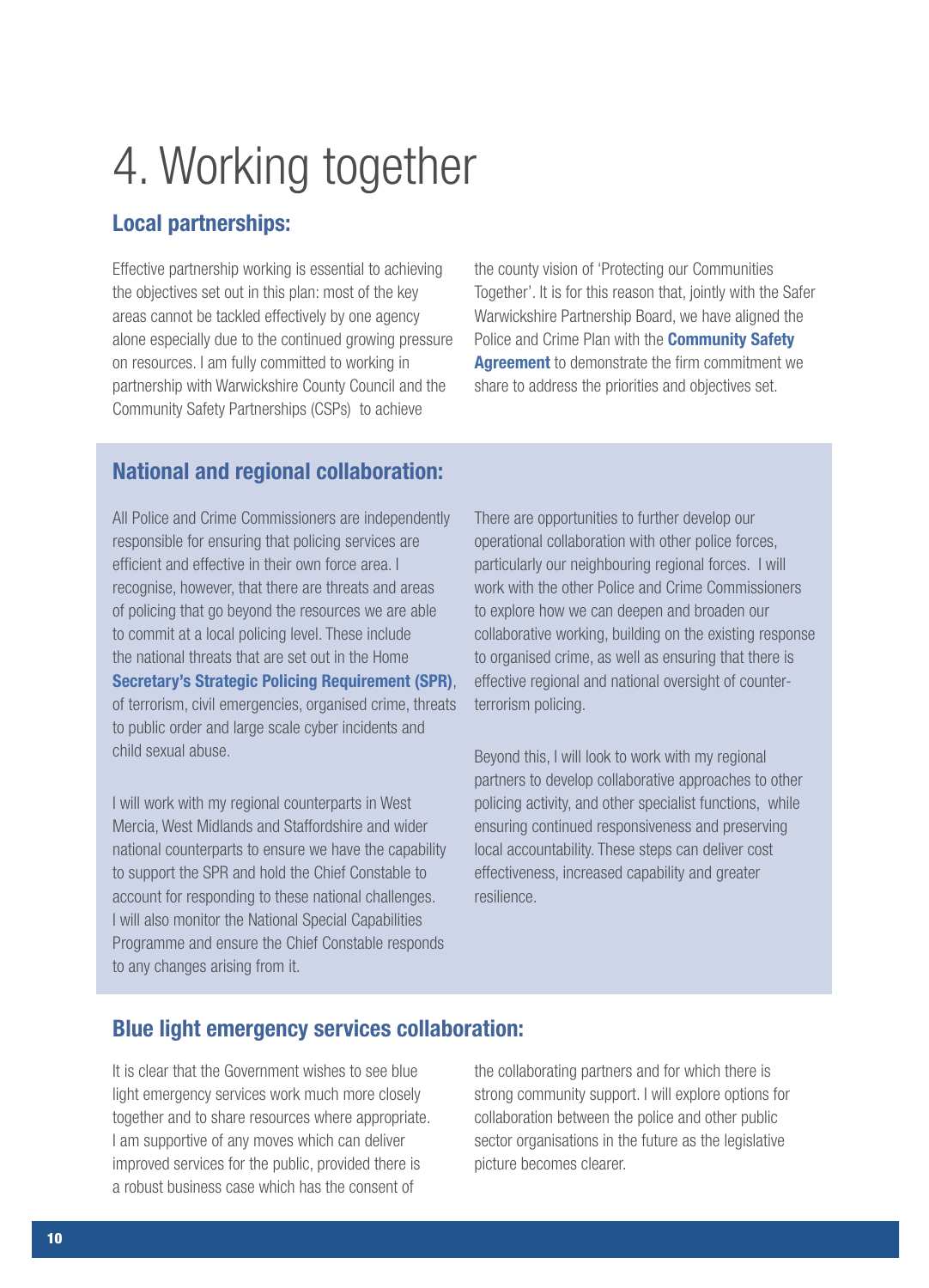## 5. Understanding what is important to you

A fundamental part of my role as Police and Crime Commissioner is to give a voice to the public and work with other services to ensure the safety of the community and deliver effective criminal justice. As such I will seek throughout my term of office to fully understand the issues that are important to you.

Prior to putting my first Police and Crime Plan together in 2016, I ran an eight-week consultation to give members of the public, partner agencies and victims of crime the chance to tell me the priorities which are most important to them. I am pleased to report that the consultation showed very broad support for the priorities and objectives which are contained within this Police and Crime Plan.

In the discussions I have had with the public during my election campaign and since taking office, a number of key concerns have emerged. In particular, you have told me you would like to see:

- Greater police visibility and accessibility
- A continued focus on investigating crimes which have a high impact on victims and cause the greatest harm to communities
- Improved roads policing with a focus on poor and dangerous driving and speeding
- An improved 101 service and better police response times
- A continued focus on crime in rural areas
- Greater youth engagement and programmes to educate and divert young people from crime
- Continued support for victims of crime and anti-social behaviour
- Improvements in the way firearms licences are issued, with reduced waiting times for the processing of first time applications and renewals.

This Police and Crime Plan has been formulated to take account of this feedback.

Other issues of nuisance behaviour are also frequently raised with me and in correspondence to my office, such as inconsiderate parking, noise nuisance, dog fouling and fly-tipping. In many situations it is not the role of the police to address these issues, as the powers to deal with them are held by other agencies. It is however my expectation that when these issues are raised with police, you are correctly and courteously signposted to the agencies who can help to resolve them. I will also work closely with partner agencies to seek continued improvements in community safety.

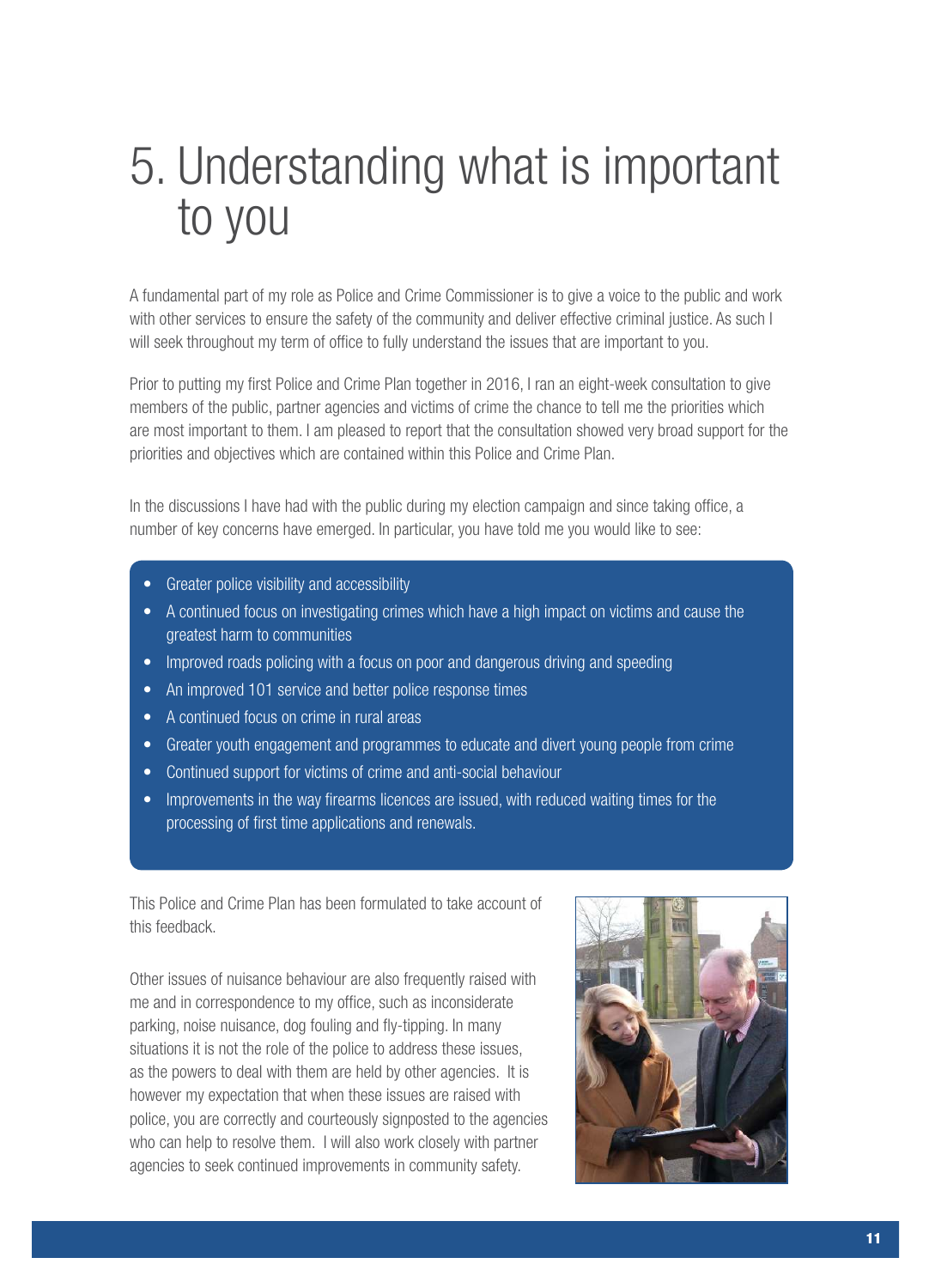#### Having your say

I want to ensure that Warwickshire communities have a strong voice on policing. Listening to the views of local people provides me with valuable information about what works, what does not work and how we can do better. I am committed to consulting local people, through meaningful and targeted engagement, in the planning, delivery and ongoing enhancement of all areas of policing.

#### My approach to engaging with the public will include:

- Face to face dialogue
- Attendance at community events, meetings, conferences and workshops
- Use of surveys and online polls
- Formal public consultations on a variety of topics, including the Police and Crime plan and setting the policing precept
- Use of online media and social media applications
- Using our network of elected members, including our Community Safety Partnerships (CSPs)
- Listening to Independent groups such as the Independent Custody Visitors (ICVs) and Independent Advisory Groups (IAGs)

Communication should be two-way and I will ensure I provide you with information to help you participate in the conversation. I will be open and transparent in the way that I conduct my work and I will also keep you informed about what I am doing and the progress towards delivering this plan and tackling the issues you have raised, with further detail on how I will achieve this published in my Consultation and Engagement Strategy.

I will achieve this by publishing updates on my website and a monthly email newsletter, being open and

accessible to the local media, producing an annual report, as well as attending community events. I will also ensure that my office adheres to statutory publication scheme requirements and maintains a Freedom of Information disclosure log on my website.

It is also important that I listen to the workforce of Warwickshire Police and the views of our key stakeholders, whose job it will be to embed and deliver this plan on my behalf.

#### My approach to engaging with the stakeholders and the police will include:

- Regular visits to police stations engaging with all teams
- Attending and influencing strategic police meetings
- Making best use of internal force communication channels
- Reviewing the force annual staff survey to understand what the workforce are saying and their concerns
- Meeting with key local partnerships
- Providing a grants scheme to address the priorities of this Police and Crime Plan.

I want to ensure everybody who wants to get involved in influencing current and future service provision and enhancing the quality of life for people across Warwickshire has an opportunity to express their views.

Warwickshire Police must also be easily accessible to you so I am committed to work with the Chief Constable to improve the range of options you have to contact Warwickshire Police, through better use of technology to provide an enhanced and more efficient service and a stronger customer focus.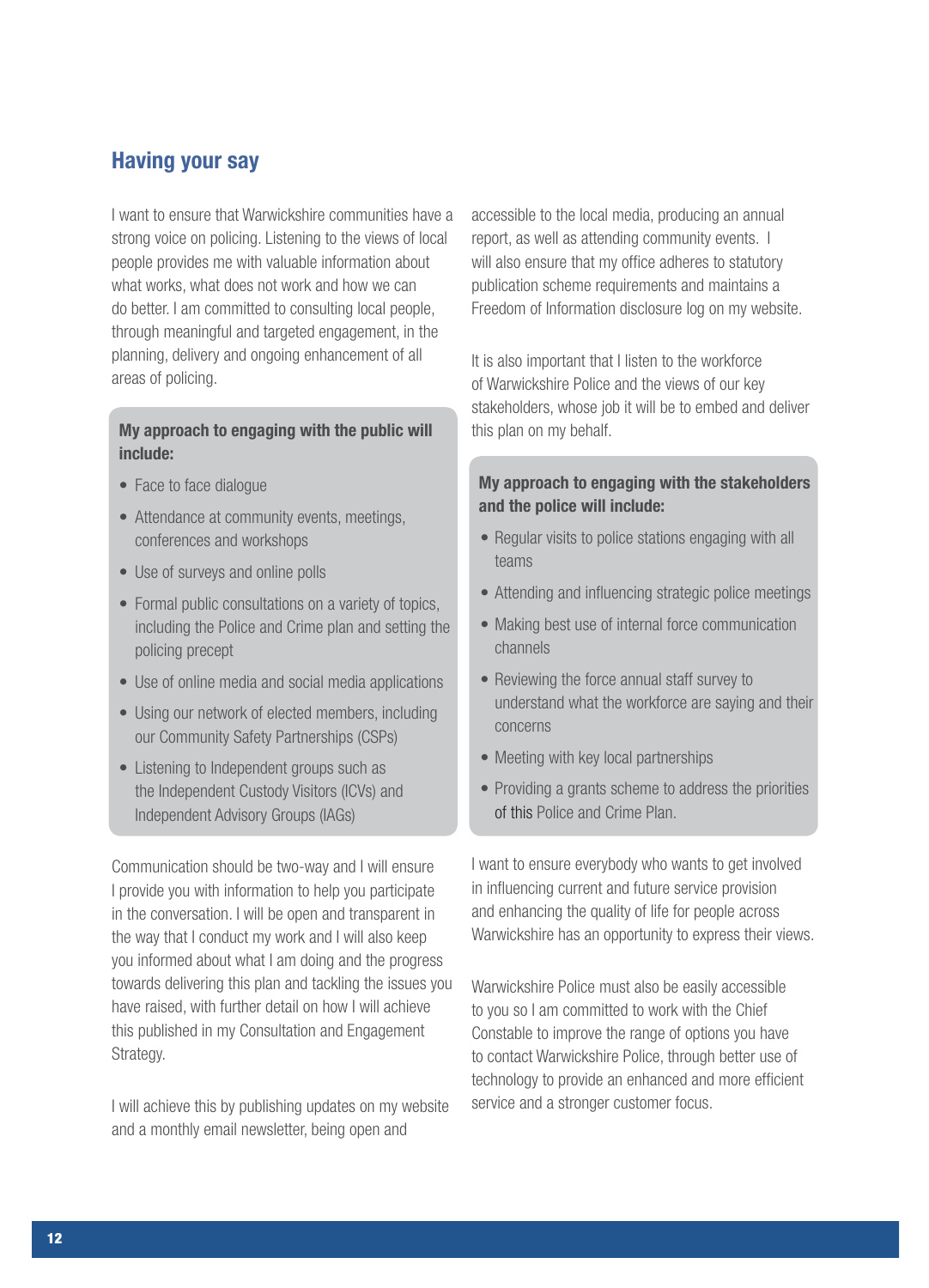## 6. Creating a safer, more secure **Warwickshire**

In this plan I aim to ensure that Warwickshire Police is transformed to meet the changing nature of crime and is fit-for-purpose for the challenges of the next five years and beyond. By working closely and effectively with partners we can create a safer, more secure Warwickshire for everyone.

#### The plan is organised into four main objectives:



In each objective I have been clear on what my approach will be, what I will hold the Chief Constable and others to account for, and what outcomes I am seeking to achieve.

A separate Delivery Plan will detail the precise activity which will be undertaken to achieve these objectives, as well as stating who will deliver each element, how progress will be monitored and what success will look like.

I want to ensure that outcomes are based on what works best, with my office and the force using evidence-based policies to support the delivery of the objectives in this plan. I will look to work with research experts to ensure that the Delivery Plan is clear, rigorous and has meaningful outcomes that can be measured effectively. Within this work I recognise the need for robust equality analysis to inform our decision making.

The Delivery Plan will be published on my website and updated on a quarterly basis to show the progress being made against each of the objectives. It will also be reviewed externally by the Police and Crime Panel.

You can read more about each of the objectives on the following pages.

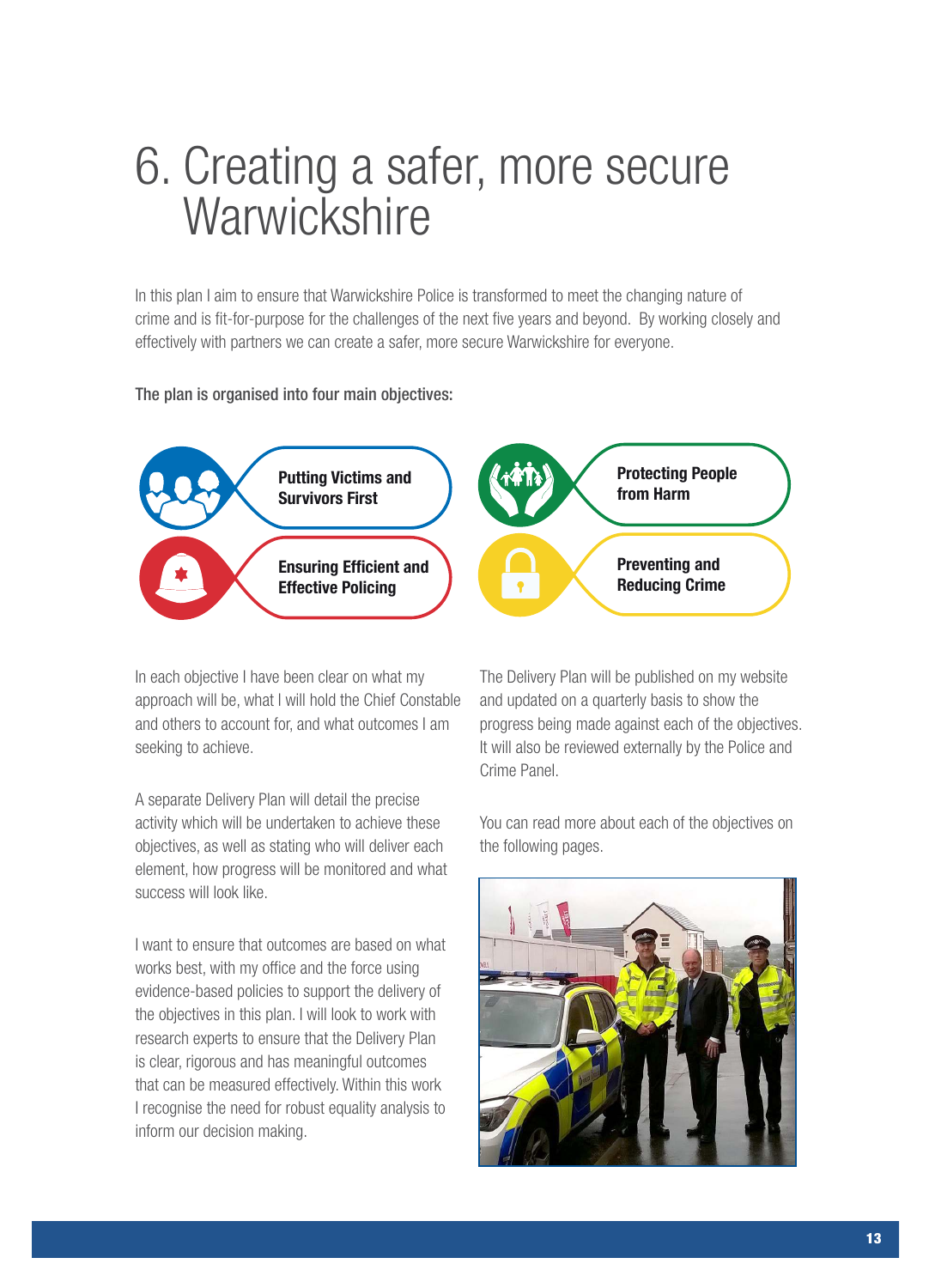## 7. 'Putting Victims and Survivors First'



No one asks to become a victim of crime and it is therefore vital that they receive the right level of service and support when they do. As Commissioner I also recognise that some people see themselves as victims, others as survivors of crime, be they individuals or businesses. I will put them at the heart of the criminal justice system and make them the central focus for Warwickshire Police and partner agencies at all stages, to assist victims and survivors of crime to cope, recover and achieve justice.

I have a statutory duty to consult with victims of crime on my Police and Crime Plan. I have found this extremely valuable and it has enabled me to gain an understanding of what works well in the county and where there is room for improvement along a victim's journey.

Often victims have never been in this situation before, and therefore do not know where to turn to for help and advice. There are a number of agencies and services across Warwickshire supporting victims of crime. As Commissioner I have responsibility for the commissioning and funding of a range of support services, including for those victims who do not wish to formally report their crime. It is important that all agencies and support services within the criminal justice arena are joined up and offer a consistent approach to victim care.

Some victims are more vulnerable than others which can be as a consequence of their age, gender and gender reassignment, ethnicity, religion, disability, health or sexual orientation. For this reason it is important to ensure that every victim receives support tailored to their individual needs to aid their recovery.

The Ministry of Justice Code of Practice for **Victims of Crime 2015** sets out the services that must be provided to victims of crime by organisations in England and Wales. I will be working closely with the multi-agency Local Criminal Justice Board (LCJB) to monitor and improve compliance with this code.

The code also sets out that every victim is entitled to receive information about restorative justice and how they can take part. Restorative justice is a process that can bring closure to a victim by engaging with the offender to explain the impact the crime has had on them and seek to find ways of making amends. It is an opportunity many victims are unaware of, but is known to prove beneficial both for victims and offenders. I am committed to improve the awareness and application of this form of resolution, when it is appropriate for the victim.

People who have witnessed a crime also need help and support. As a witness, you are helping to ensure justice is done and you should be treated by all those in the criminal justice system in a respectful, sensitive and professional manner, without any kind of discrimination. The **Ministry of Justice Witness Charter 2013** sets out the standards of care you can expect if you are a witness to a crime or incident in England and Wales. I will be working closely with Warwickshire Police and the Local Criminal Justice Board (LCJB) to ensure compliance with this charter.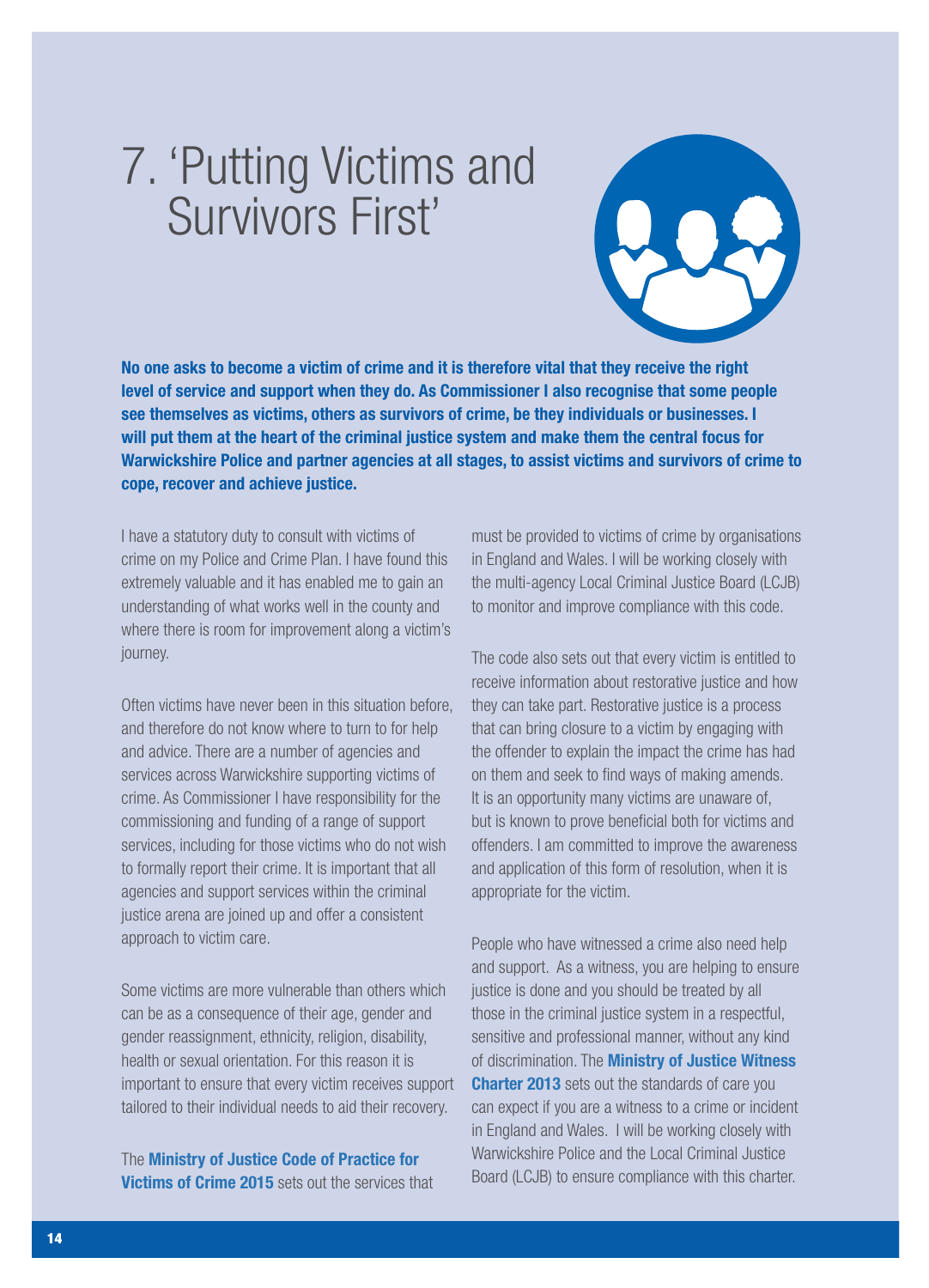### My approach will be to: -

- Publish a Victims' Charter which will set out my personal commitment to victims and survivors of crime.
- Work with and influence partners to ensure that victims are placed at the heart of the criminal justice process. They should experience high quality, joinedup support which is tailored to their needs.
- Ensure all the services I commission or fund through my grant scheme to support victims are working effectively and helping victims to cope and recover from what they have experienced.
- Monitor and improve through the Local Criminal Justice Board multi-agency compliance with the Code of Practice for Victims of Crime and the Ministry of Justice Witness Charter.
- Work with and influence key partners to embed restorative justice with all key agencies.
- Support the Chief Constable to implement an online crime progress update facility for victims.
- Support the Victims Board to promote best practice.

### I will hold the Chief Constable to account for delivering the following objectives:-

- Delivering the policing elements of my Victims' Charter by providing a consistent approach to victim care, ensuring officers and staff demonstrate the right attitude, skills and knowledge to support victims of crime and anti-social behaviour.
- Providing a tailored response to the most vulnerable and intimidated victims in society.
- Continuous improvement of compliance with the Code of Practice for Victims of Crime and the Ministry

of Justice Witness Charter.

- Ensuring the police provide a consistent approach to offering and providing access to restorative justice services.
- Providing victims the ability to track the progress of the investigation into their crime online and ensuring that updates are regular, timely and accurate.
- Support the Victims Board to promote best practice.

### As a result of this plan I aim to:-

- Improve satisfaction of victims with the service they receive from Warwickshire Police and other agencies involved in criminal justice.
- Improve the quality and consistency of support services for victims and survivors of crime.
- Tailor the support the force and funded services offer to our most vulnerable and intimidated victims to reduce the risk of them becoming repeat victims.
- Improve compliance with the Code of Practice for Victims of Crime and Ministry of Justice Witness Charter.
- Embed restorative justice across the county. This will be measured through the development of a multiagency performance framework and via my annual survey.
- Use the results of surveys of victims and survivors of crime to influence partners to improve victimfocused services.
- Enable victims to track the progress of their crime online.
- Develop a more coordinated approach to sharing best practice.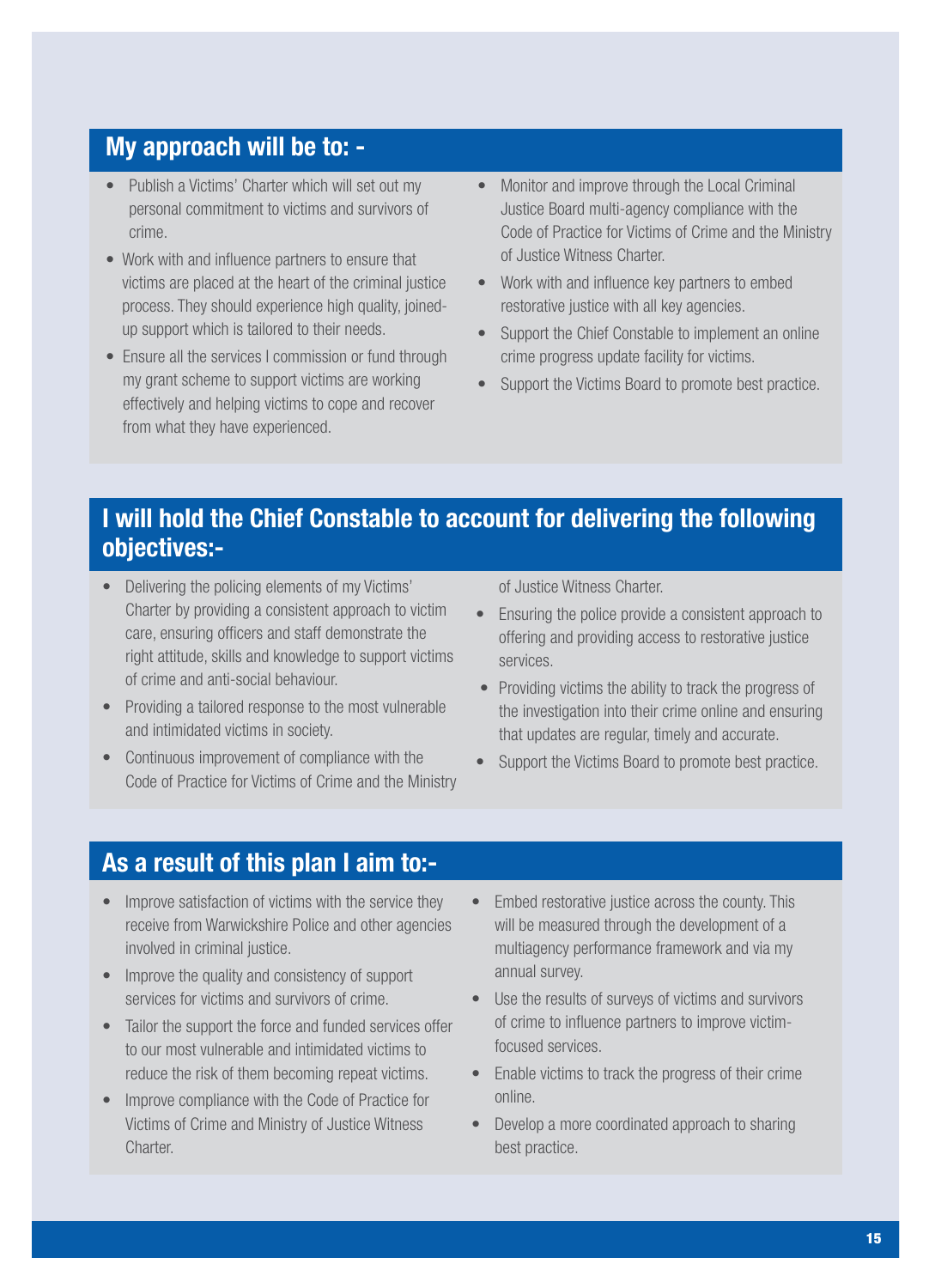## 8. 'Ensuring Efficient and Effective Policing'



Residents and businesses have made it repeatedly clear to me that they want to feel the police are a visible part of their community. A key part of my police and crime plan is a commitment to increasing the numbers of police officers, special constables, and Police Community Support Officers (PCSOs). Warwickshire Police is however one workforce and it is important to recognise that none of the work of our frontline staff would be possible without the support of police staff, who may appear less obviously visible to the public but are nonetheless vital to an effective and efficient service.

The financial climate remains an important part of the context within which the force operates. Getting the greatest impact for every pound spent is crucial and Warwickshire taxpayers deserve to know their money is being well spent. The pressure to deliver policing as efficiently and effectively as possible remains – alongside the need to adapt and evolve to meet the needs of our communities and the changing nature of crime. I will ensure that Warwickshire Police is ahead of the game in responding to these changes, while also recognising the public's desire to see locallyfocused officers on the beat in communities across Warwickshire, enabling people to feel safer and more secure.

To enable this to happen a transformation programme is required to ensure the force has the right expertise and innovative thinking it requires to embrace the future. With a focus on wider collaboration with other public. This will in turn offer value for money on revenue and procurement.

As Commissioner I will ensure our police are

Along with the Chief Constable I want the future of policing for Warwickshire to be:

- 1. Agile, intelligence-led, preventative and pro-active.
- 2. Diverse, resilient and people focused.
- 3. Innovative.
- 4. Able to predict and respond rapidly to changing demand; taking into account local and national policing priorities.

properly equipped, trained and motivated with the latest tools and technology to make our policing more efficient. This will help to reduce the time officers spend in police stations and more time out in the communities. Equally we need to invest in the health and wellbeing of officers and staff so they feel valued and respected, and are motivated and able to protect local communities.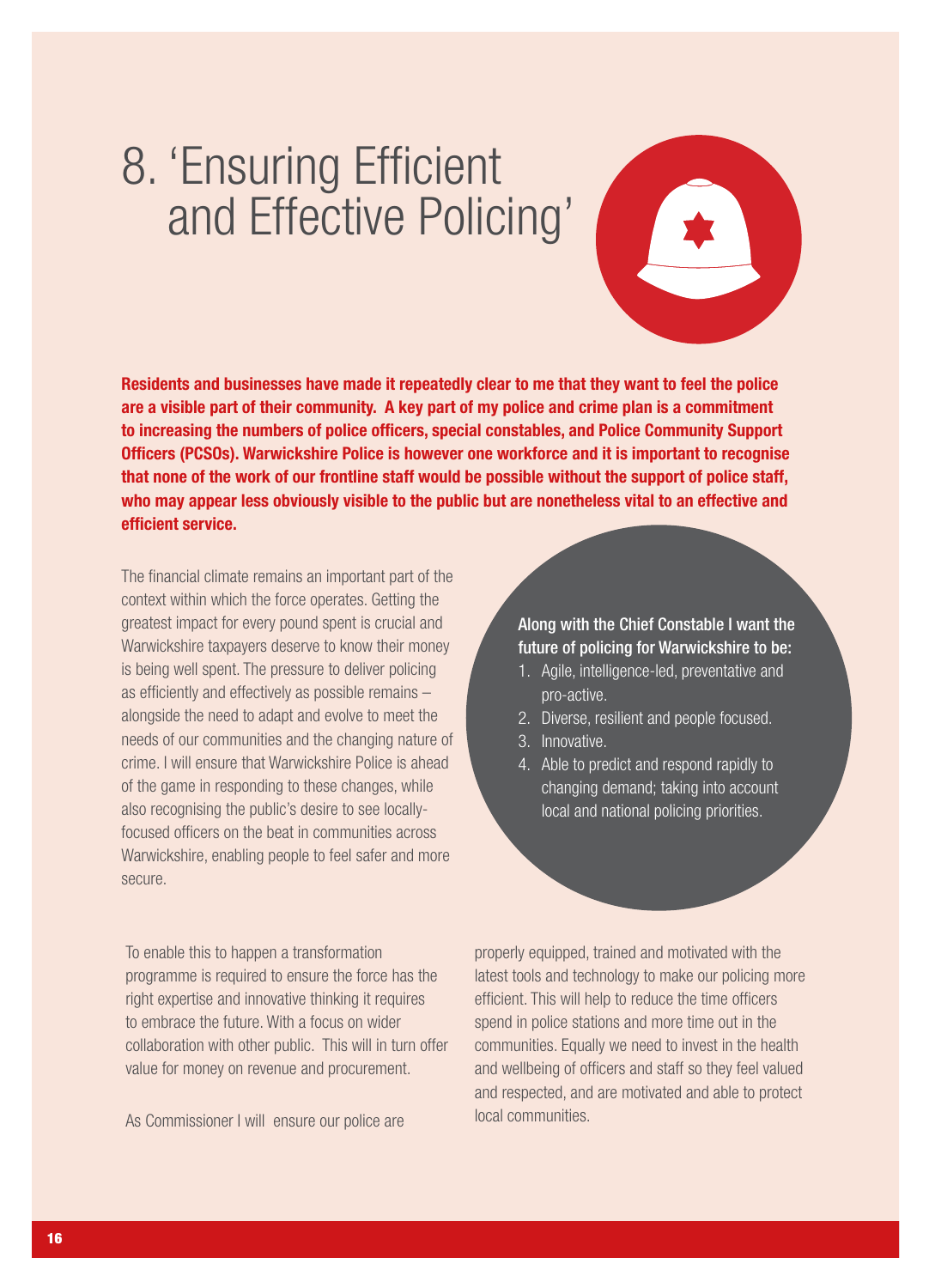For any member of the public contacting the police it is of vital importance that they receive the right service first time. Warwickshire's control room handles around 255,000 telephone calls for service each year, of which over 60,500 are 999 calls. Residents have expressed frustrations to me about the timeliness of responses to 101 calls and police response times. While the speed with which calls are answered and responded to is a key indicator, the quality of the response is just as important. I will monitor call-handling performance in conjunction with user satisfaction data for continued improvements, while also encouraging the force to develop further alternative methods of contact which embrace the new technology increasingly being adopted by the public, including making it easier for people with disabilities.

Similarly, it had been regularly raised with me that the arrangements for processing firearms applications in a timely manner were inadequate. I supported the Chief Constable in making improvements to the firearms and explosives licensing processes to ensure they are fit for purpose and that wait times are now brought in line with national averages.

Warwickshire has a portfolio of buildings for which I am responsible, including the two state-of-the-art, multi-agency Justice Centres situated in Leamington Spa and Nuneaton. Significant strides have been made in recent years to rationalise the property portfolio, with collaboration with other public sector bodies a key part. I am keen to ensure that the buildings I am responsible for continue to be fit-for-purpose, fully occupied and are professionally managed.

### My approach will be to: -

- Fund over my term of office a significant programme of technology modernisation. This will include a rollout of mobile devices for frontline officers, enabling them to easily and quickly access and process the information they require without having to return to a police station, increasing the time they can be visible within communities.
- Scrutinise the police budget to ensure it is managed effectively and efficiently to enable officer, specials and PCSO numbers to be increased.
- In partnership with the Chief Constable, invest to save, so the force can be more adaptable and make best use of its resources.
- Support the Chief Constable to ensure our police are properly equipped, trained and motivated with the latest tools and technology to make policing more efficient.
- Support the Chief Constable to increase data quality in particular around compliance with national incident and crime recording standards.
- Ensure the force is focused on solving crimes and providing positive outcomes for victims.
- Support the Health and Wellbeing agenda for officers and staff, recognising the direct link between a fit and healthy workforce and achieving high levels of service for the public.
- Ensure the public can contact Warwickshire Police easily when they need to and, when they do, that they can be confident that they will receive a good service in a reasonable time.
- Scrutinise the estate strategy to ensure that we spend less on buildings overall, while ensuring that those we do hold or make use of are cost-effective and fit-for-purpose.
- Give credence to the Home Office Best Use of Stop and Search scheme assessment of the force.
- Support the Chief Constable in ensuring the force is more reflective of the communities it serves and understands and responds to the different needs of society.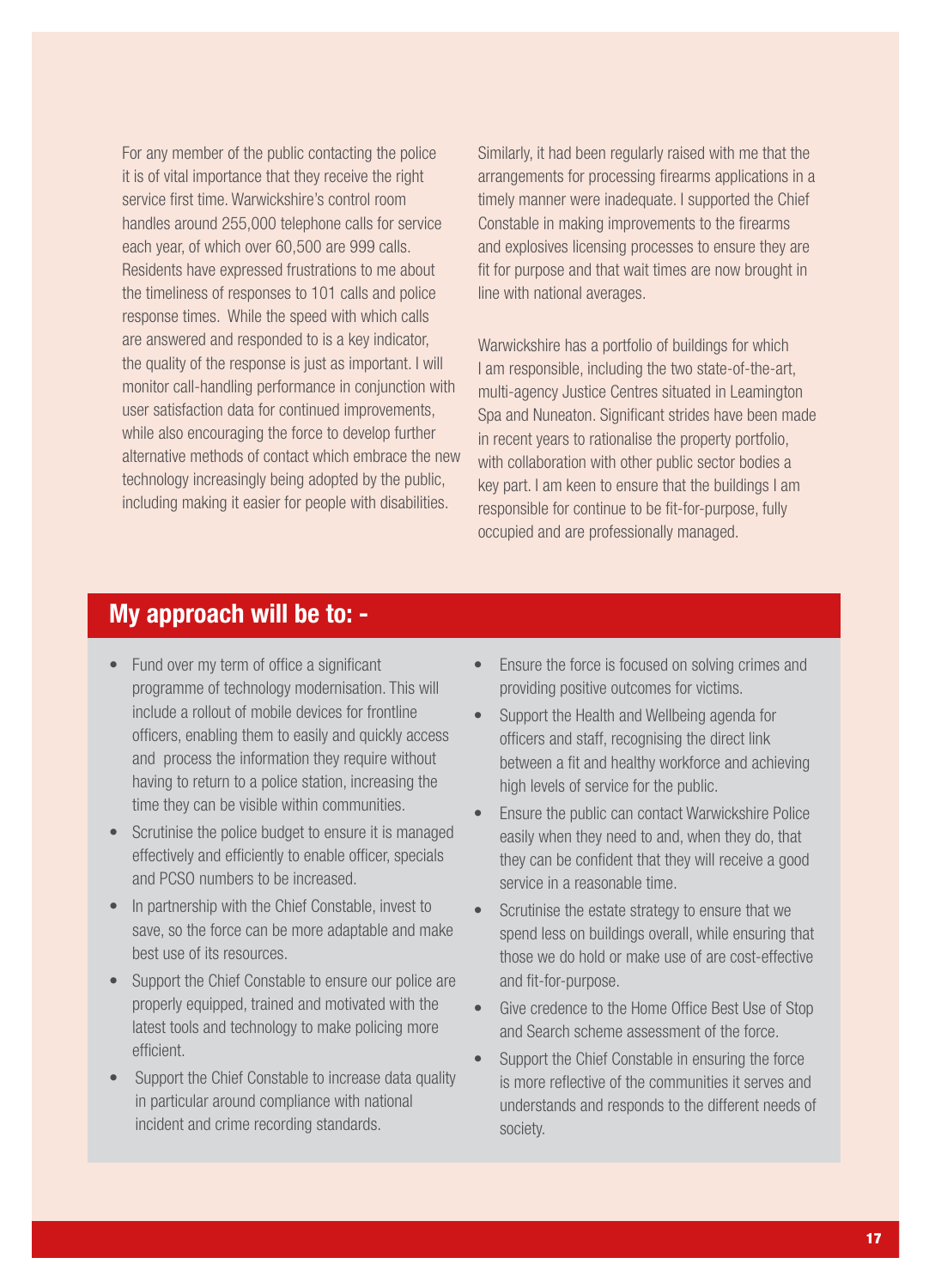- Promote the benefits of the Special Constabulary ensuring people with a broad mix of skills and backgrounds are encouraged to offer their time, with a view to increasing the impact and effectiveness these roles have in supporting regular officers.
- Support the Warwickshire Police Cadet, Citizens' Academy and Police Support Volunteers schemes.
- Support the Chief Constable to review the current processes and performance of firearms and explosives licensing and identify improved ways of working.
- Oversee the Independent Custody Visitor scheme, whose role it is to visit police cells to check on the welfare of people held in custody.
- Give credence to Her Majesty's Inspectorate of Constabulary and Fire & Rescue Service and Fire & Rescue Service (HMICFRS) inspection findings.
- Scrutinise the performance of the force to ensure that complaints to the police are recorded and responded to within nationally-determined timescales.

### I will hold the Chief Constable to account for delivering the following objectives:-

- Ensuring a transformation programme for Warwickshire Police is implemented. This includes embedding into the force the ICT and telecommunication specialists required to deliver business practice and customer service improvements, remove duplication of effort and facilitate easier sharing of information.
- Maintaining a visible policing presence across Warwickshire.
- Increasing the number of police officers, special constables and PCSOs.
- Ensuring the force is properly equipped, trained and motivated with the latest tools and technology to make policing more efficient.
- Increasing data quality and compliance with national incident and crime recording standards.
- Improving the outcomes of reported crimes.
- Continuing to promote the Health and Wellbeing agenda and where necessary provide the resources to do so.
- Improving the performance of the 101 service and making available other appropriate alternative methods for the public to easily contact the police, which reflect the changing ways the public increasingly wish to communicate with organisations.
- Ensuring Warwickshire Police complies with the Home Office Best Use of Stop and Search scheme.
- Maintaining and improving the workforce's composition so it is truly reflective of the communities in Warwickshire.
- Developing a performance framework to identify the benefits of the Special Constabulary and the outcomes it delivers.
- Promoting and delivering the Police Cadet and Citizens' Academy schemes to all sectors of the community and encouraging the appropriate use of volunteers within policing.
- Delivering efficient and effective processes for firearms and explosives licensing.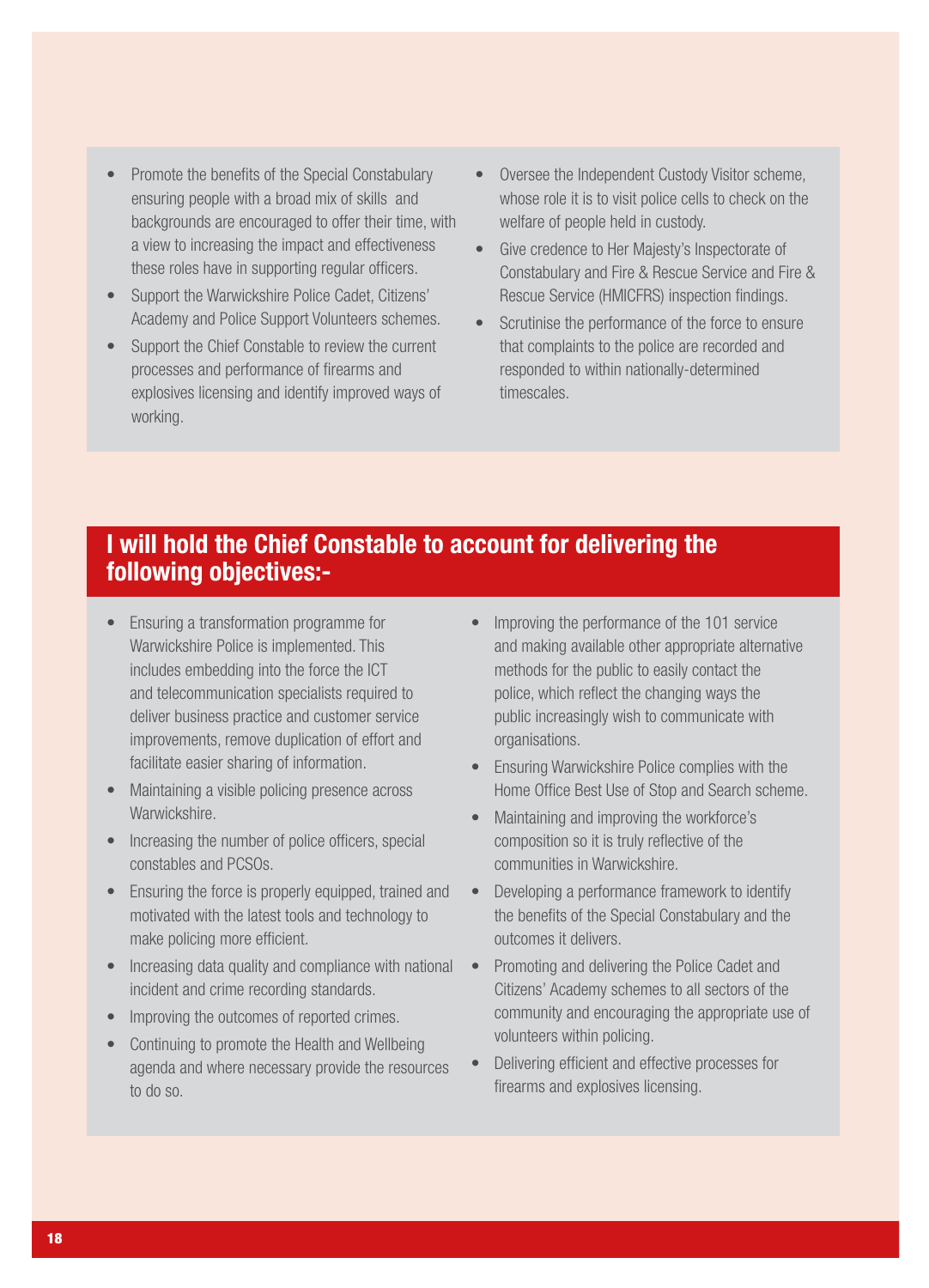- Ensuring that those detained in custody are treated fairly. Responding to any concerns raised by the Independent Custody Visitors.
- Achieving a minimum of a 'good' rating in Her Majesty's Inspectorate of Constabulary and Fire & Rescue Service PEEL Legitimacy inspection and continuing to sustain or improve this further.
- Ensuring that complaints to the police are appropriately recorded and responded to within nationally-determined timescales.
- Developing the skills of the workforce to reflect the changing nature of crime and risk they are investigating.
- Making sure all communities, individuals and staff are treated equally, fairly and respectfully by the force.

#### As a result of this plan we aim to:-

- See increased levels of public confidence in Warwickshire Police, as measured by the Office of National Statistics Crime Survey for England and Wales, my own annual survey and the force quarterly performance reports.
- Equip and train officers with appropriate modern technology to enable mobile working, resulting in them spending more time in the community and in turn increasing police visibility and efficiency.
- Increase police officer, special constable and PCSO numbers.
- Record incidents and crimes accurately and appropriately according to national standards.
- Improve outcome rates for reported crimes.
- Have a strong and healthy workforce with reduced officer and staff sickness levels.
- Have an efficient and effective Special Constabulary which can evidence its added value and benefits to Warwickshire residents.
- Reduce the numbers of abandoned calls to the 101

service and shorten waiting times for calls to be answered, with the primary focus being delivering the right service at the right time.

- Have improved and viable alternatives to 101.
- Have strong estate management which maximises opportunities for co-location with partners and reduces the number of vacant and inefficient buildings.
- Provide the community with an opportunity to engage and support the force to add value.
- Have a workforce whose composition is reflective of the demographic makeup of Warwickshire.
- Use Stop and Search in accordance with national best practice and maintain compliance with the Home Office 'Best Use' scheme.
- Reduce the number of temporary firearms licences being issued and for applications and renewals of licences and certificates to be processed in the timescales recommended within the national guidelines.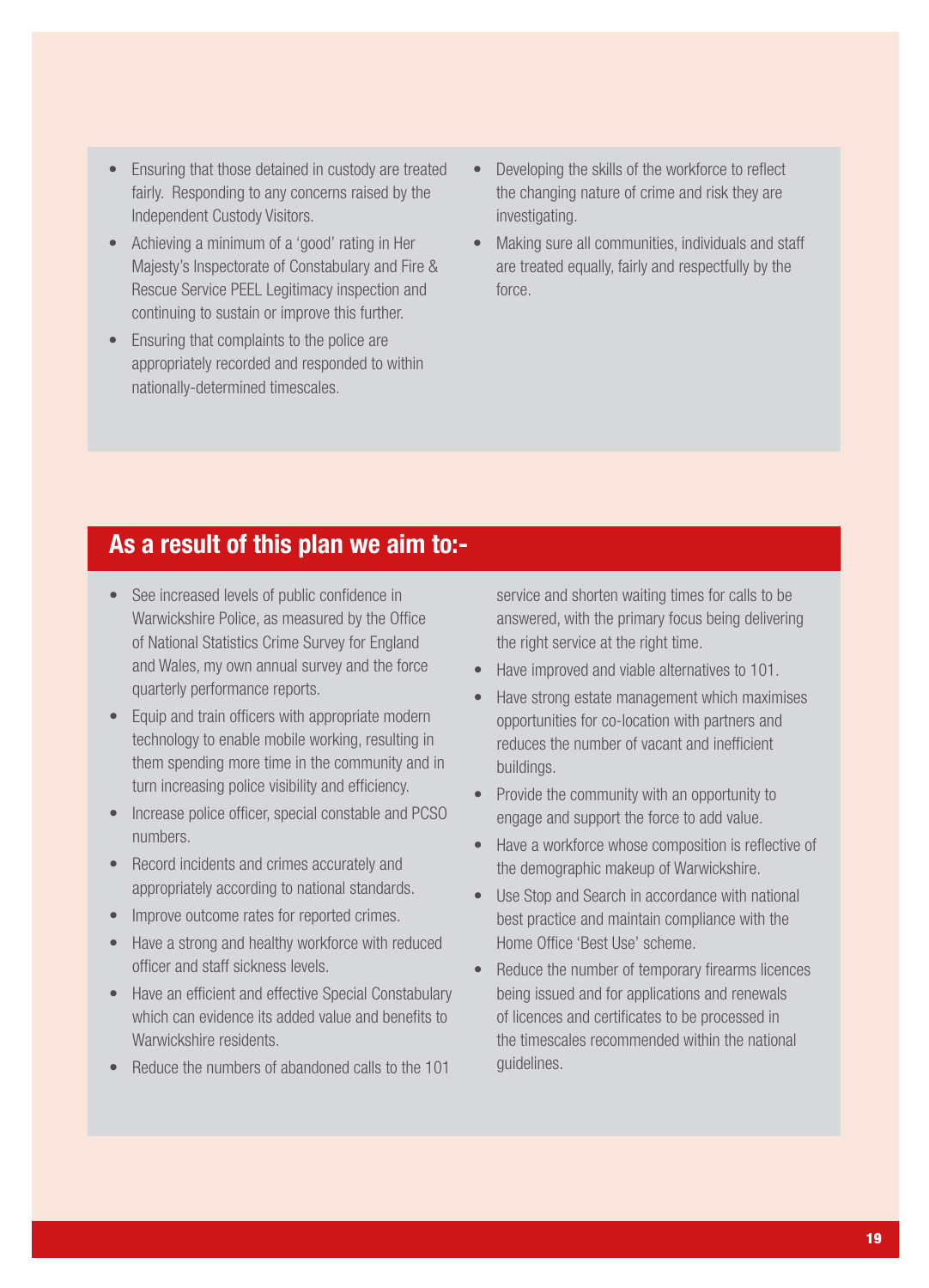- Maintain an effective Independent Custody Visitor scheme which provides reassurance that those detained in custody are treated fairly.
- Ensure Warwickshire Police is rated at a minimum as a 'good' force in Her Majesty's Inspectorate of Constabulary and Fire & Rescue Service PEEL

Legitimacy inspections, and can sustain or improve this rating in future.

• See complaints recorded appropriately and responded to within nationally-determined timescales.

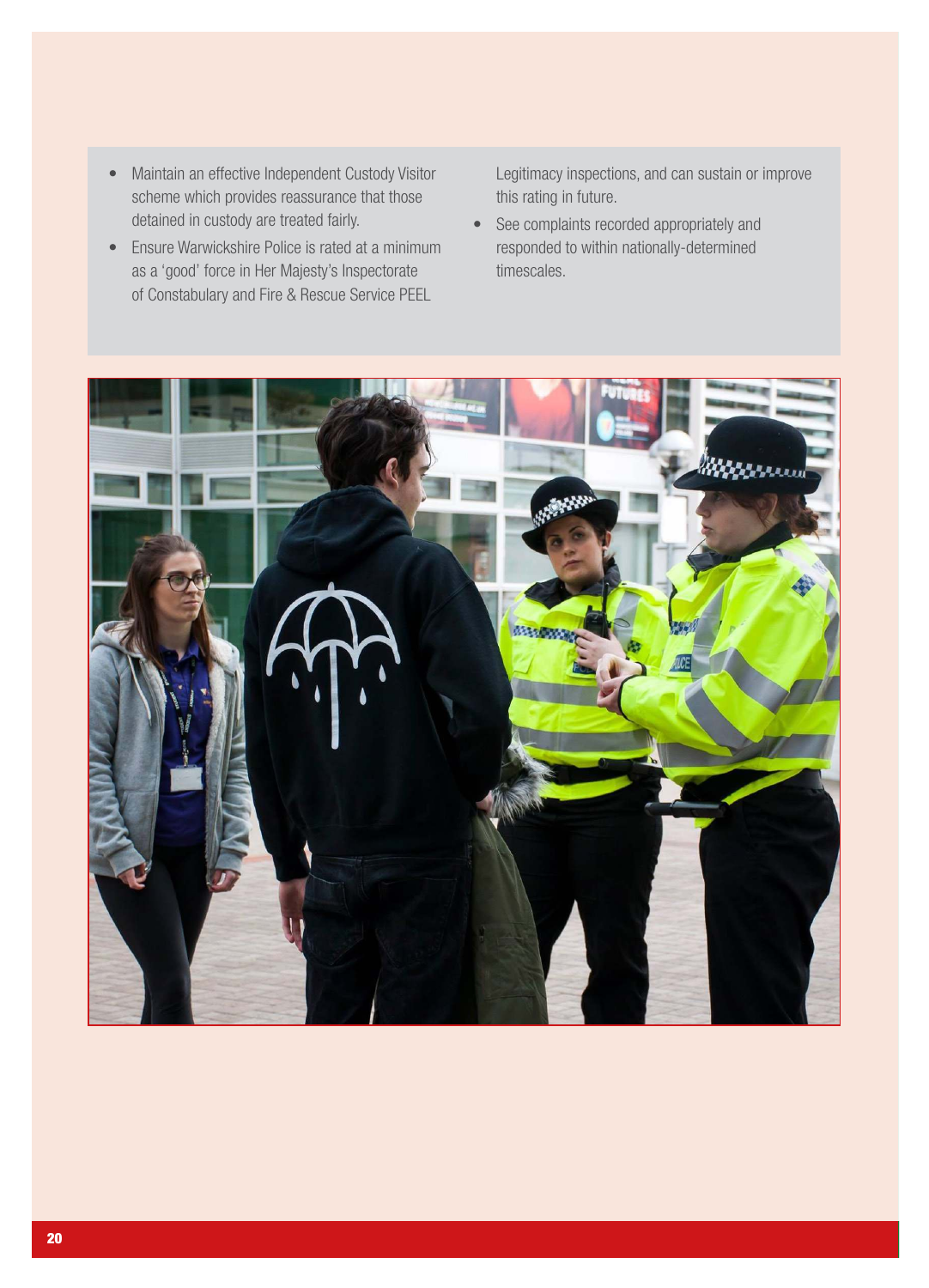## 9. 'Protecting People From Harm'

Protecting people from harm and keeping communities safe is the essence of policing and community safety in Warwickshire. I want our communities and neighbourhoods to be safe and feel safe. It is important to recognise that some individuals and communities are more vulnerable than others and for this reason the Chief Constable has set a long term aspiration for the force which is 'to be great at protecting the most vulnerable', an aspiration I strongly support.

In recent years, locally and nationally, we have seen an increase in both the volume and complexity of crimes being bought to the attention of the police and other safeguarding agencies.The increased awareness around child sexual exploitation is typical of this change, as is the need to develop our understanding of the emerging threat of modern slavery. A large percentage of crime is hidden from public view but is also responsible for causing the greatest harm. These types of crime are identified within the Warwickshire Police Strategic Assessment and require many agencies to work together to support victims and ensure their safety, health and wellbeing.

Mental health, disability and other factors including drug and alcohol addiction or being in local authority care can make someone more vulnerable to criminal behaviour, either as perpetrator or a victim. I want to make sure that the police, local authorities and health and support providers are able to jointly address these underlying problems and ensure that all agencies are properly fulfilling their respective responsibilities.

As Commissioner I have a statutory responsibility for safeguarding. With the recent implementation of the Multi-Agency Safeguarding Hub (MASH) in Warwickshire I will be monitoring its effectiveness

and working with partners to ensure the services and resources are in place to safeguard our most vulnerable.

It is nationally and locally recognised that hate crime incidents are under-reported to the police. Clearly any hate crime is unacceptable and I am keen to encourage more victims to come forward to report such incidents so the police can take effective action against those responsible. The UK's exit from the European Union, international conflict and media reporting over the next few years could give rise to increased community tensions and I will continue to monitor the situation closely.

Road safety and the policing of our roads remains a key concern when I speak with local people across Warwickshire. Warwickshire has 143 miles of major motorway and A roads. Our roads need to be safe for those who use them. Policing and enforcement is only one aspect of road safety; the engineering of road layouts and education of road users are also vital partnership responsibilities.

The Warwickshire Serious and Organised Crime Joint Action Group (SOCJAG) is a multi-agency group which works at a local level to reduce the harm caused by serious and organised crime within Warwickshire and to put in place measures to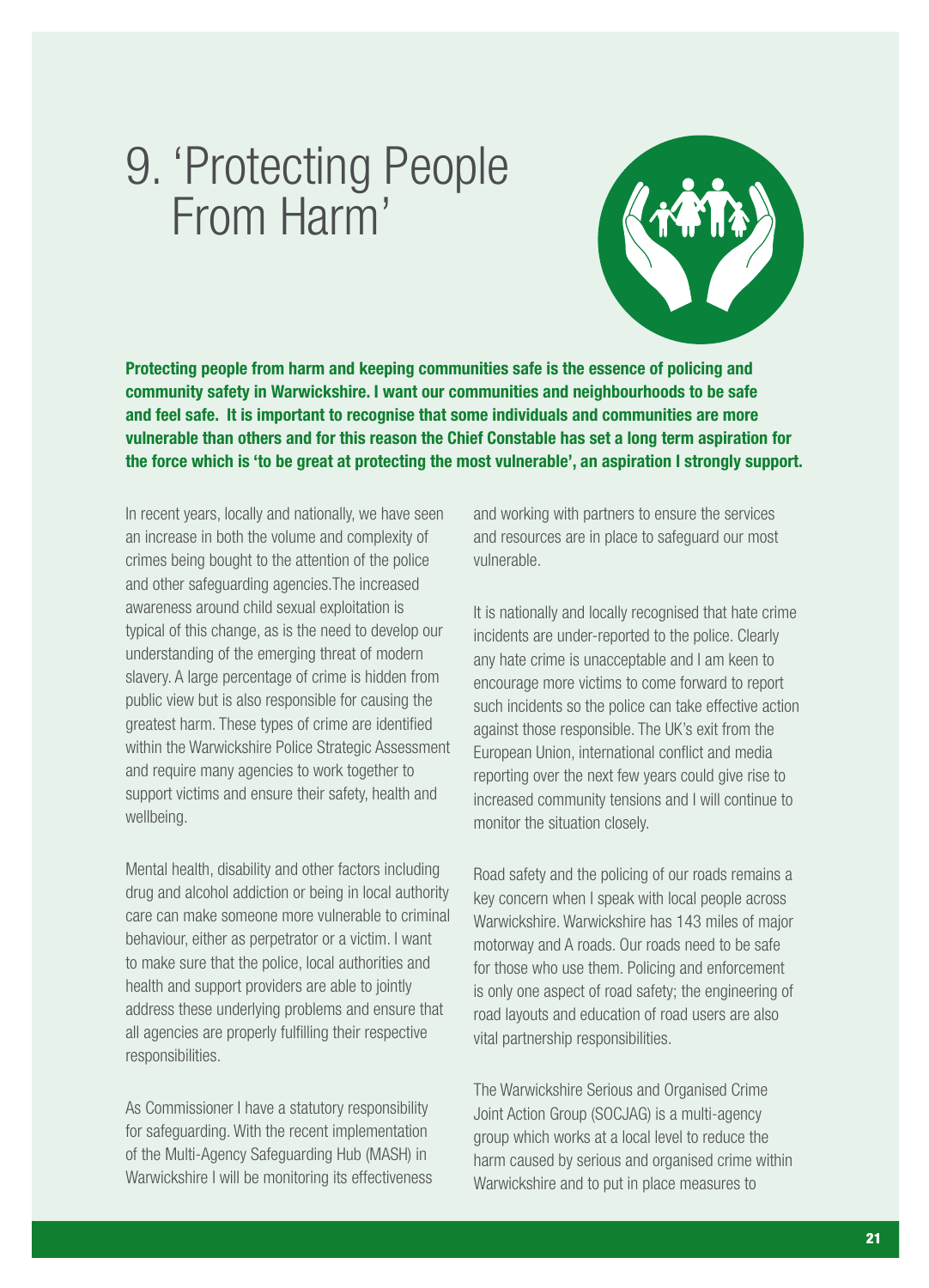disrupt criminal activity. My role is to oversee, influence and organise the meetings attended by a wide range of authorities including the police, local authorities, national probation services, UK Visas and Immigration and the Regional Organised Crime Unit (ROCU).

Warwickshire Police must also deliver the Strategic Policing Requirement (SPR) which sets out the Home Secretary's view of the national threats that the police must address and the appropriate national policing capabilities that are required to counter those threats.

The threats that are included within the current SPR are:

- **Terrorism**
- Serious & Organised Crime
- A national cyber incident
- Public disorder
- Civil emergencies
- Child sexual abuse

### My approach will be to: -

- Ensure services dealing with domestic abuse and sexual violence are a priority and funded appropriately.
- Give credence to Her Majesty's Inspectorate of Constabulary and Fire & Rescue Service inspection findings.
- Work with the force and partner agencies to ensure that vulnerable children and adults are safeguarded via the MASH.
- Encourage victims to report offences to the police, in particular in relation to high harm 'hidden' crimes and ensure victims have access to support.
- Continue to support and influence the Violence against Women and Girls county strategy.
- Support the countywide Hate Crime strategy and ensure the action plan continues to develop to meet the changing landscape following the vote to leave the European Union.
- Support and influence the Warwickshire Safer Roads Partnership in leading multi-agency

In 2015, local authorities, schools, colleges, universities, health and social care, criminal justice and police, acquired a new duty to have 'due regard to the need to prevent people from being drawn into terrorism' in the exercise of their functions. In Warwickshire, agencies responded by developing a new partnership Prevent action plan to ensure the requirements of the duty were implemented. I will continue to support the delivery of the action plan.



activity to improve road safety for all road users in Warwickshire, particularly through evidence-led approaches to enforcement, education and road engineering.

- Oversee, influence and organise the Warwickshire Serious and Organised Crime Joint Action Group (SOCJAG)
- Actively contribute to the strong local partnerships that deliver our shared outcomes.
- Continue to develop awareness and understanding of people suffering mental health difficulties and the subsequent impact on policing and the wider criminal justice arena.
- Work with my counterparts in the West Midlands region to ensure there are robust governance arrangements surrounding the existing regional collaboration agreements which help to deliver the Strategic Policing Requirement (SPR).
- Continue to support the Warwickshire partnership Prevent action plan.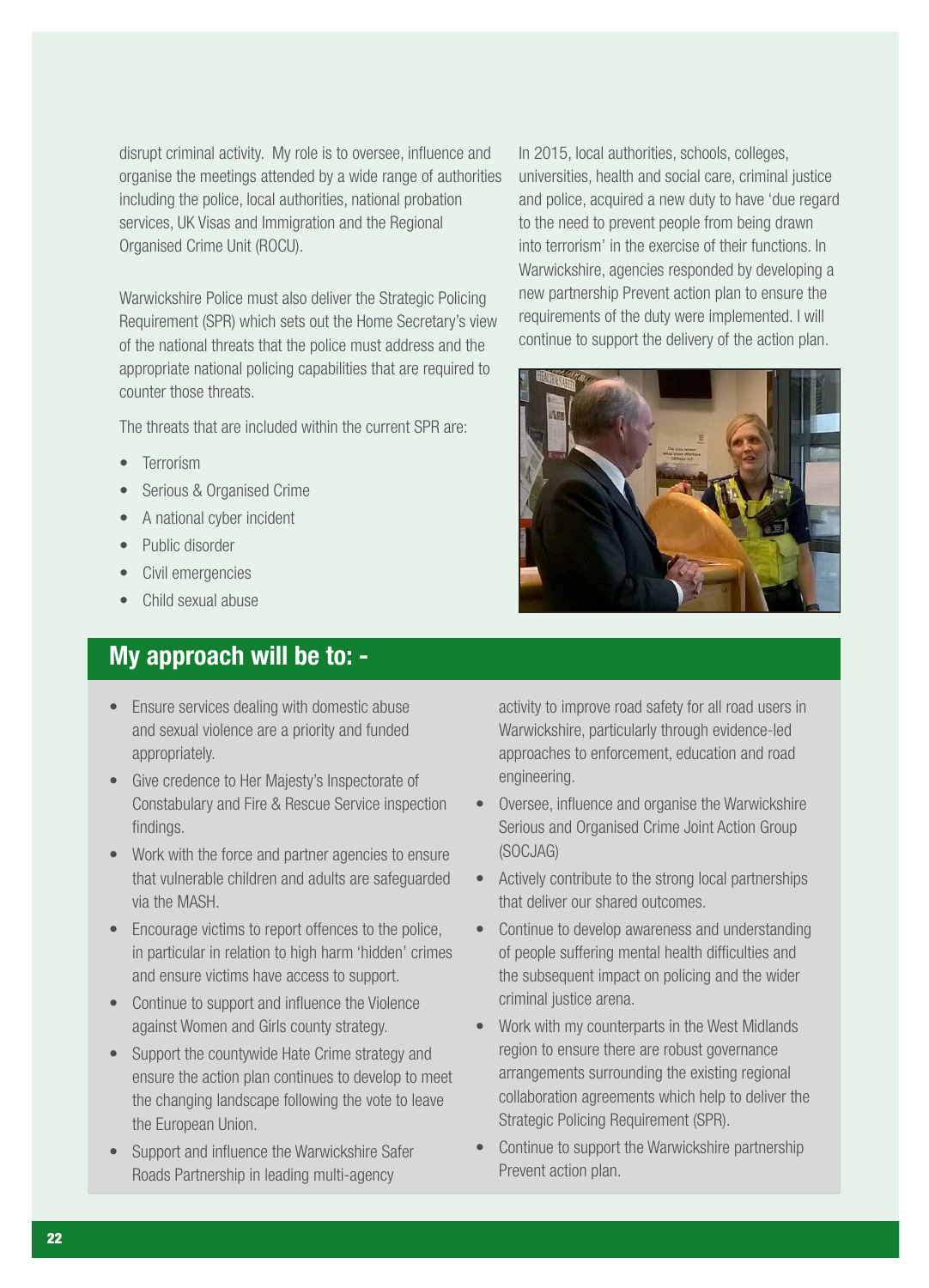### I will hold the Chief Constable to account for delivering the following objectives:-

- Continuing to implement the vulnerability awareness training delivered to all front line police officers, to promote a changed culture which sees enhanced 'professional curiosity' to ensure vulnerable victims are identified at an early stage and given appropriate help.
- Improving the Warwickshire Police's current rating in Her Majesty's Inspectorate of Constabulary and Fire & Rescue Service PEEL Effectiveness (Vulnerability) inspection.
- Continuing to work in partnership with the MASH to ensure that vulnerable children and adults are safeguarded.
- Ensuring victims of crime are encouraged to report incidents and are provided with an appropriate response when they do so.
- Continuing to support the Violence against Women and Girls county strategy.
- Ensuring victims of hate crime are encouraged to

report incidents and are provided with an appropriate response when they do so.

- Ensuring that Warwickshire roads are appropriately policed and the necessary agency resources are allocated to them via the Warwickshire Safer Roads Partnership.
- Ensuring appropriate police input at the Warwickshire Serious and Organised Crime Joint Action Group (SOCJAG)
- Ensuring Warwickshire Police is represented at and engages appropriately with local partnerships, supporting and influencing their activity.
- Maintaining governance of the Mental Health Concordat.
- Ensuring Warwickshire Police has the capability and capacity to support the Strategic Policing Requirement, with a focus on regional collaboration.
- Ensuring the police requirements of the Prevent action plan are implemented.

### As a result of this plan we aim to:-

- Make Warwickshire Police great at protecting the most vulnerable from harm.
- Have Warwickshire Police rated by Her Majesty's Inspectorate of Constabulary and Fire & Rescue Service as 'good' (as a minimum) in its PEEL Effectiveness (Vulnerability) inspections. The force will be able to sustain or continue to improve this rating.
- Vulnerable children and adults are safeguarded.
- Encourage increased reporting of offences which cause the greatest harm, such as rape, serious sexual offences, hate crime, child sexual exploitation, female genital mutilation and domestic abuse.
- See improved satisfaction amongst victims and survivors.
- See increased reporting of hate crime incidents and

improved satisfaction among victims in the way their report is dealt with.

- Make our roads safer, with fewer people killed or seriously injured in collisions.
- Reduce the threat score of each serious and organised crime group managed through the Joint Action Group (SOCJAG) process.
- Influence partners to ensure they can evidence how their activities impact on reducing crime and disorder.
- Provide a better service for those with mental health conditions at their first contact with the police.
- Meet the Strategic Policing Requirements (SPR) and strengthen the regional governance arrangements.
- Have a strong and coordinated community and partnership Prevent action plan.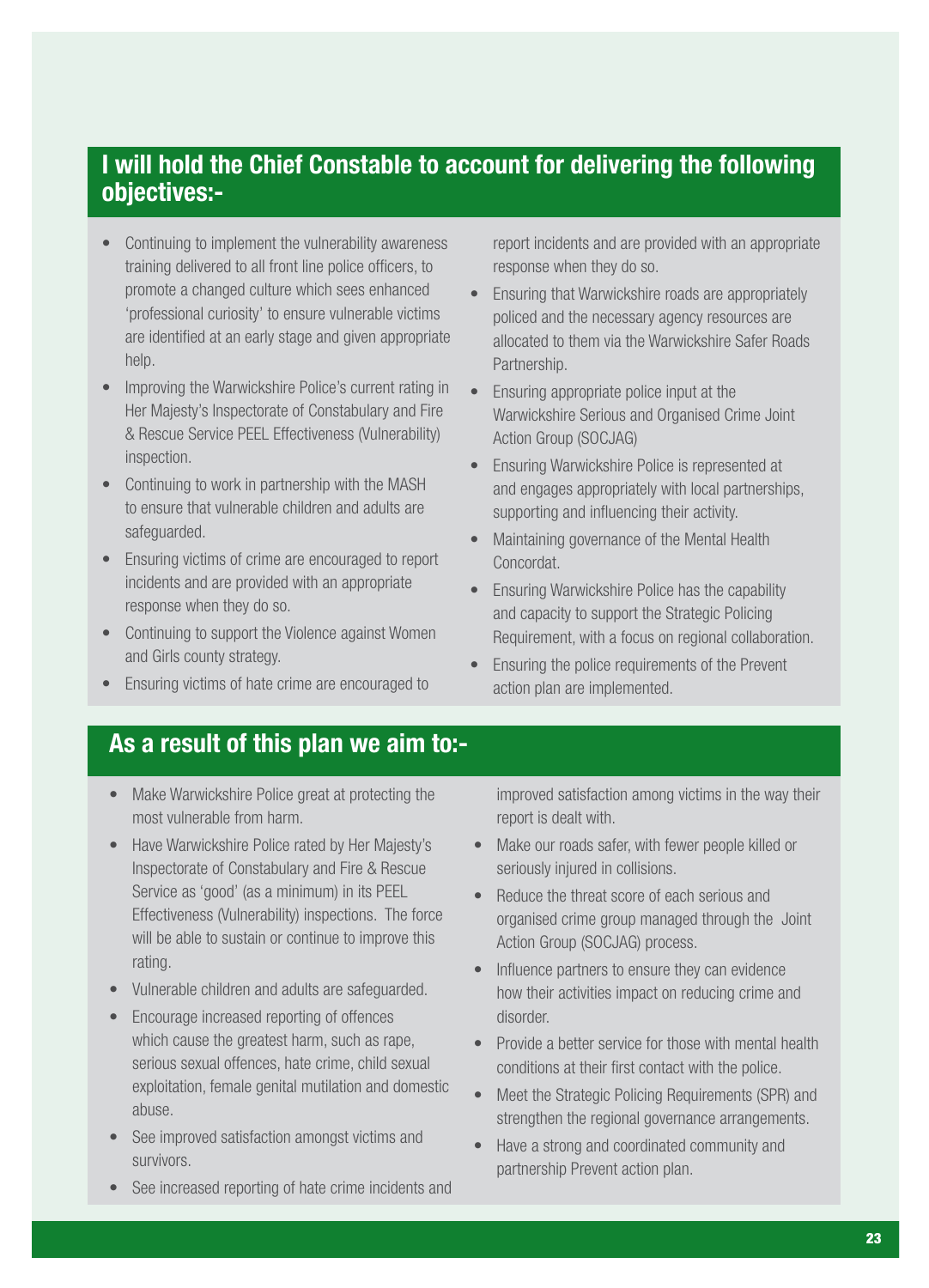## 10. Preventing and Reducing Crime

Crime and anti-social behaviour incidents can have a significant impact on people's lives. Tackling and preventing the underlying issues will in the long term reduce crime and anti-social behaviour and in turn reduce the number of victims and offenders we have in the county. The Criminal Justice System needs to have a clear emphasis on reducing crime, and I will ensure that agencies focus on the areas of preventing offending and reoffending alongside reducing harm and risk to the public.

Cyber crime is identified as a Tier 1 national threat while the latest Crime Survey for England and Wales only serves to emphasise how the nature of crime is changing. The most common type of crime people and businesses suffer is now fraud and other internetrelated offences, as criminals have increasingly shifted their focus to an online digital world. Our response needs to change accordingly – both in terms of law enforcement and as users of digital services.

A priority for me is to ensure Warwickshire Police and partner agencies are ready to prevent and tackle cybercrime head on. We know that cybercrime works across territories, borders, even continents, and is not confined to one force area. This is a problem which cannot be solved solely by enforcement action. The best defence is for people and businesses to be aware of the simple steps they can take which can prevent the majority of offences taking place and increasing awareness of these will remain a high priority during my term of office.

Alcohol and drug misuse are significant contributory factors towards crime and antisocial behaviour but are another area where enforcement activity on its own will not solve the more complex underlying issues. I will seek to continue to support partners to reduce the harm caused by drugs and alcohol via the countywide

drug and alcohol implementation plans.

It is also important that we manage the most dangerous and prolific offenders to reduce the risk of them causing further harm to our communities. The Integrated Offender Management team manages such offenders, adopting a three strand approach; rehabilitate and resettle, prevent and deter, and catch and control for those who are unwilling to alter their offending behaviour. I am strongly supportive of this approach.

Warwickshire is a largely rural county interspersed with several larger urban areas. There are 25,360 businesses in the county, with 22,640 of those (89%) employing less than 9 people. It is important therefore that crime is taken seriously wherever it occurs and is resourced accordingly. Rural communities must not be seen as soft targets for criminals, while local businesses also deserve to be adequately protected from criminality. Warwickshire Police works with a range of partners under the "Rural Matters" and "Business Matters" banners to address these crime types. I welcome the large amount of work that is already being undertaken across the county and I will ensure this continues. At a national level I will also put forward Warwickshire's case for a fairer slice of funding to tackle crime.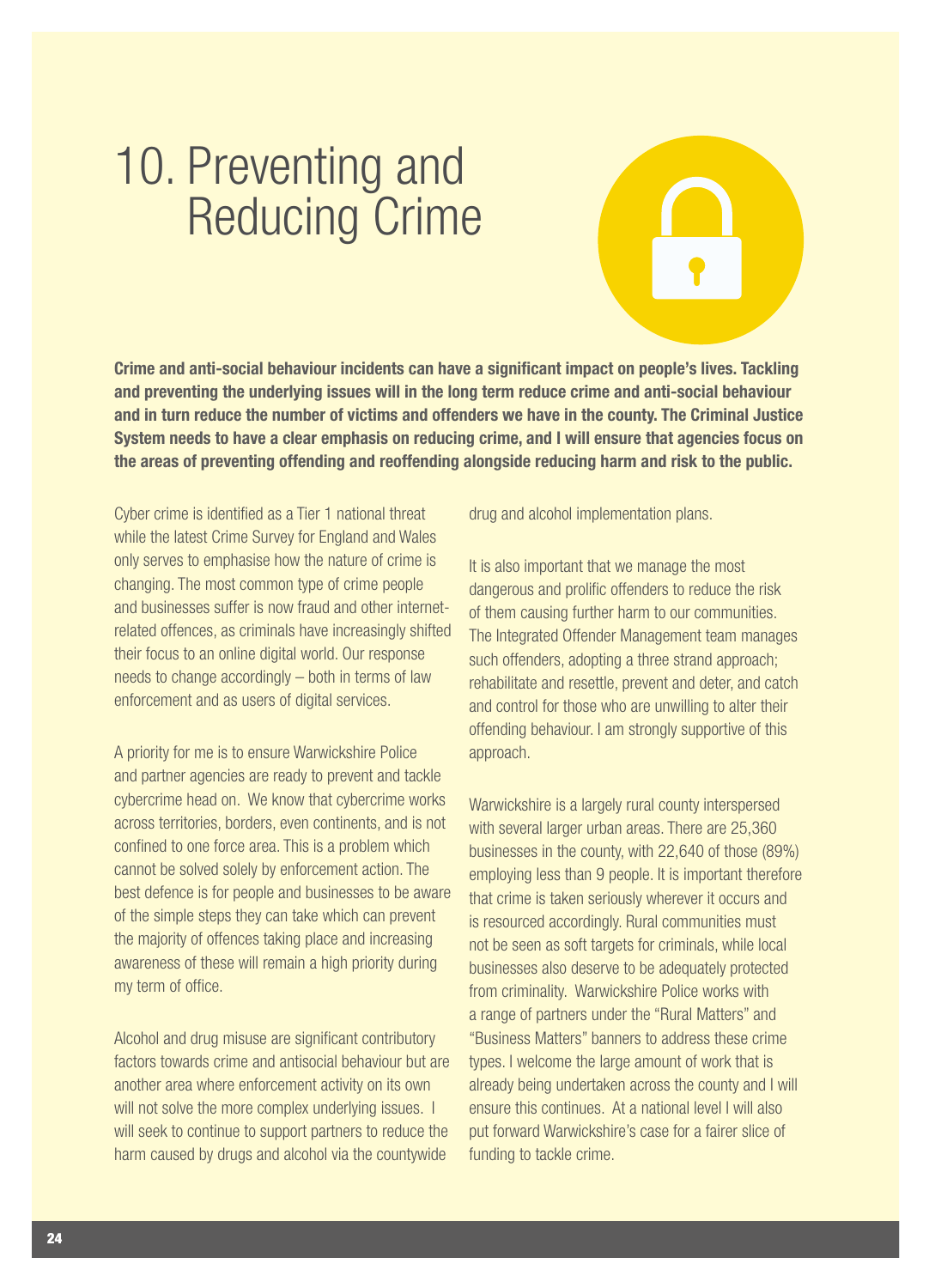In the wider criminal justice arena I am represented on the Warwickshire Out of Court Disposal Scrutiny Panel, which examines whether out of court disposals (a way of dealing with a crime or offence that does not require a prosecution in court) are being used appropriately and effectively. I have been encouraged by our initial work and look forward to this developing as we seek to reduce reoffending and remove opportunities for alternative pathways into criminality.

Most crimes are committed by people who have previously offended, so reducing reoffending is

fundamental to reducing crime in local communities, is cost effective and benefits everyone. I am therefore committed to supporting the Warwickshire reducing re-offending partnership action plan and ensuring it is delivered effectively.

Youth crime continues to fall but there are still too many young people affected by crime and anti-social behaviour, either as victims or perpetrators. It is essential that police and partners work together on early intervention programmes to engage, educate and divert young people away from crime.

### My approach will be to: -

- Work with key strategic partnerships to provide a proportionate response to prevent, solve and reduce crime and anti-social behaviour.
- Continue to support police and partnership initiatives and operations through the 'Rural Matters' campaign, to ensure criminals do not see our rural communities as soft spots for crime.
- Campaign for a fairer funding deal for rural police forces through continued membership of the National Rural Crime Network.
- Work with businesses and partners through the 'Business Matters' campaign to ensure business crime is addressed effectively.
- Empower the communities of Warwickshire to be safe and secure in a digital age.
- Work with partners to ensure there is a coherent and whole-system approach to offender management across Warwickshire, with a focus on intensive support and supervision to prevent reoffending.
- Continue to support partners to address drug and alcohol misuse, with a particular focus on early intervention and sustaining recovery.
- Contribute and have oversight of Out of Court disposals.
- Support the reducing re-offending partnership action plan.
- Work with partners to support young people, intervene early, and pervent them from causing or suffering from crime and anti-social behaviour.

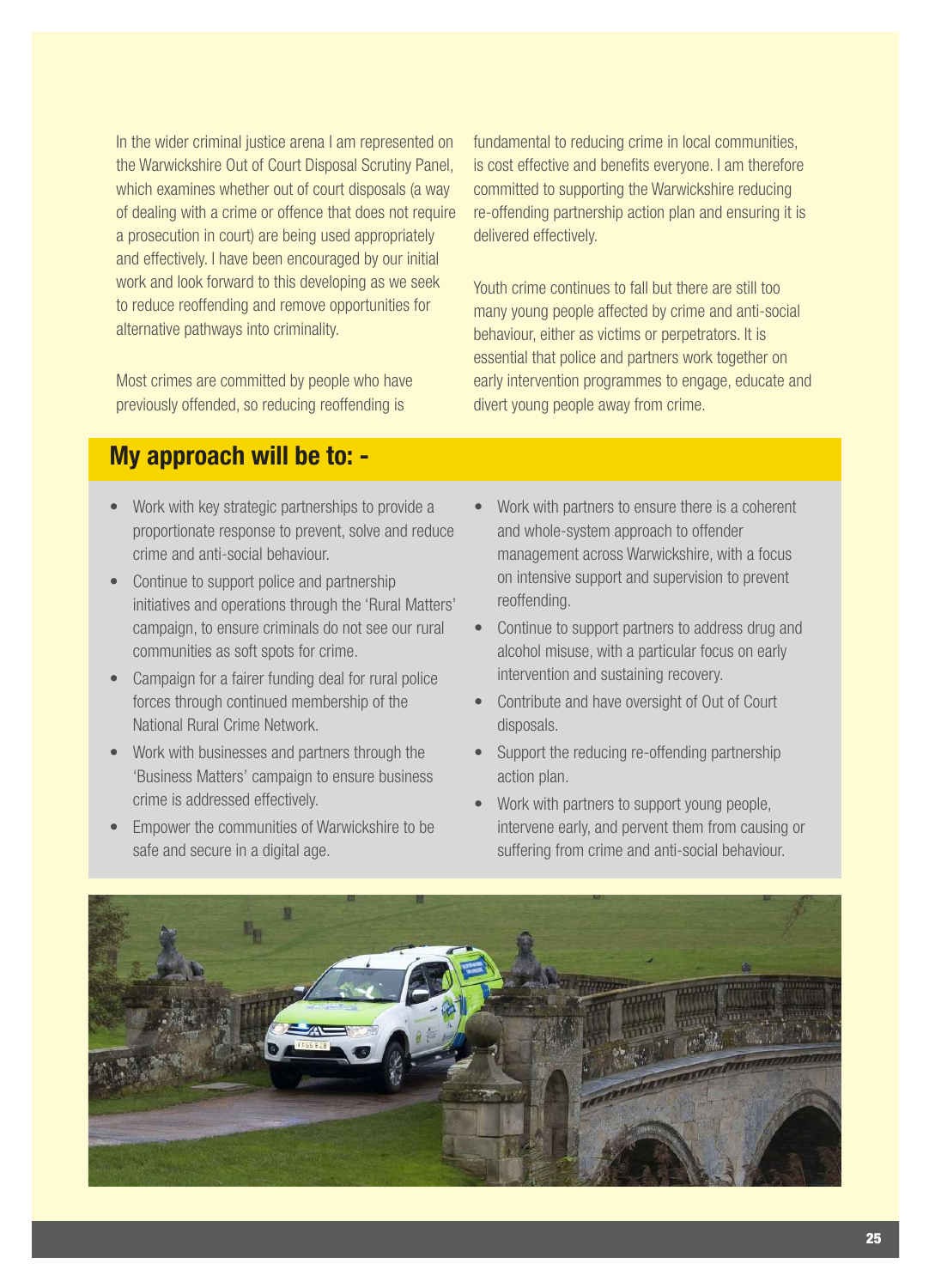### I will hold the Chief Constable to account for delivering the following objectives:-

- Engaging appropriately with Community Safety Partnerships (CSPs) and other key strategic partners.
- Embedding 'Rural Matters' within the police response to these types of crime, working with partners as appropriate.
- Embedding 'Business Matters' within the police response to these types of crime, working with partners as appropriate.
- Training frontline officers to enable them to provide cyber crime prevention advice.
- Ensuring the force has the digital investigation capability and capacity to manage this increasing area of demand.
- Proactively identifying and putting in place measures to tackle those who repeatedly commit crime and cause us the most harm.
- Supporting partners in delivery of the countywide Drug and Alcohol Implementation plans.
- To review and take appropriate action where Out of Court disposals are found to have been inappropriately used.
- Supporting partners in delivery of the reducing reoffending partnership action plan.
- Improving the quality of policing for children and young people, by acknowledging their differences, recognising their vulnerabilites and meeting their needs.

### As a result of this plan we aim to:-

- Work with Community Safety Partnerships (CSPs) to implement projects to address local crime trends.
- Increase public confidence to report crime in rural areas and improve the satisfaction of victims when they do so.
- Ensure Warwickshire's voice is part of the national debate on rural crime and police funding.
- Empower the public and businesses to take crime prevention steps to reduce the risk of becoming a victim.
- Increase public awareness of how to report cyber crime and where they can get good advice on how

to protect themselves from internet-related crime.

- Have a coherent and integrated whole system approach to offender management across Warwickshire, which brings about a reduction in reoffending.
- Reduce the harm caused by drugs and alcohol.
- Reduce the likelihood of the inappropriate use of Out of Court disposals.
- Reduce re-offending.
- Have greater youth engagement and programmes to educate and divert young people from crime.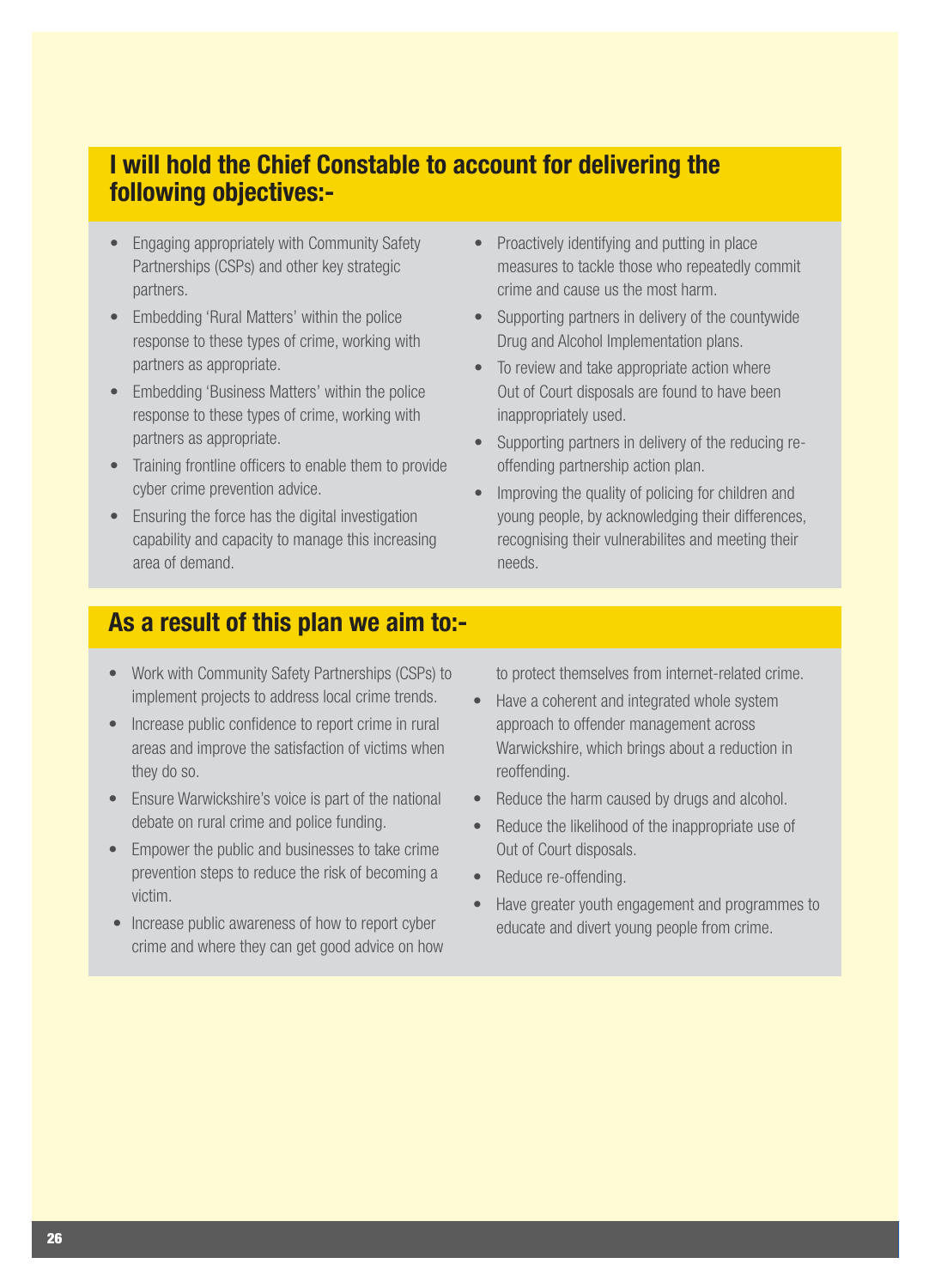## 11. Our resources

#### Financial resources

Setting the police and crime budget for the each financial year is one of the most important decisions I have to make. The budget is funded by a combination of central government grants and local council tax contributions.







In 2019/20:

#### PCC Grants and Commissioning

Over my term of office I will develop a new approach to how I fund services. I will develop commissioned services for several key areas of work which I will either commission directly or where appropriate I will work with partner agencies to co-commission. This approach will maximise available funding and ensure good quality accessible services for Warwickshire residents. I have co-commissioned domestic abuse support services with Warwickshire County Council and with regional partners including PCCs, police forces, NHS England and Clinical Commissioning Groups (CCGs) I have co-commissioned regional forensic paediatric Sexual Assault Referral Centre services.

Through **my grants scheme**, I will provide an opportunity for an effective market place to develop, providing Warwickshire residents with services that will:

- 1. Put victims and survivors first
- 2. Ensure efficient and effective policing
- 3. Protect people from harm
- 4. Prevent and reduce crime

Services will be delivered by a range of providers including statutory agencies and third sector / voluntary organisations. Both established and new service providers will be given the opportunity to deliver services that contribute to this plan through a competitive application process. The successful services will be outcome-focused, providing residents of Warwickshire with services that are accessible and address the priorities detailed above.

#### A value for money approach

It is my intention to implement a valuefor-money approach by improving efficiencies in all aspects of this plan. In support of this approach I will:

- Reduce reserves over a four year period.
- Consider using any under-spends to further minimise the need to use borrowing to fund capital expenditure.
- Ensure the force invests and uses technology innovatively, allowing more resources to be focussed on frontline policing.
- Seek opportunities for collaborative working with other partners and police forces to deliver further operational and financial efficiencies.
- Develop an outcomes-based approach to service delivery.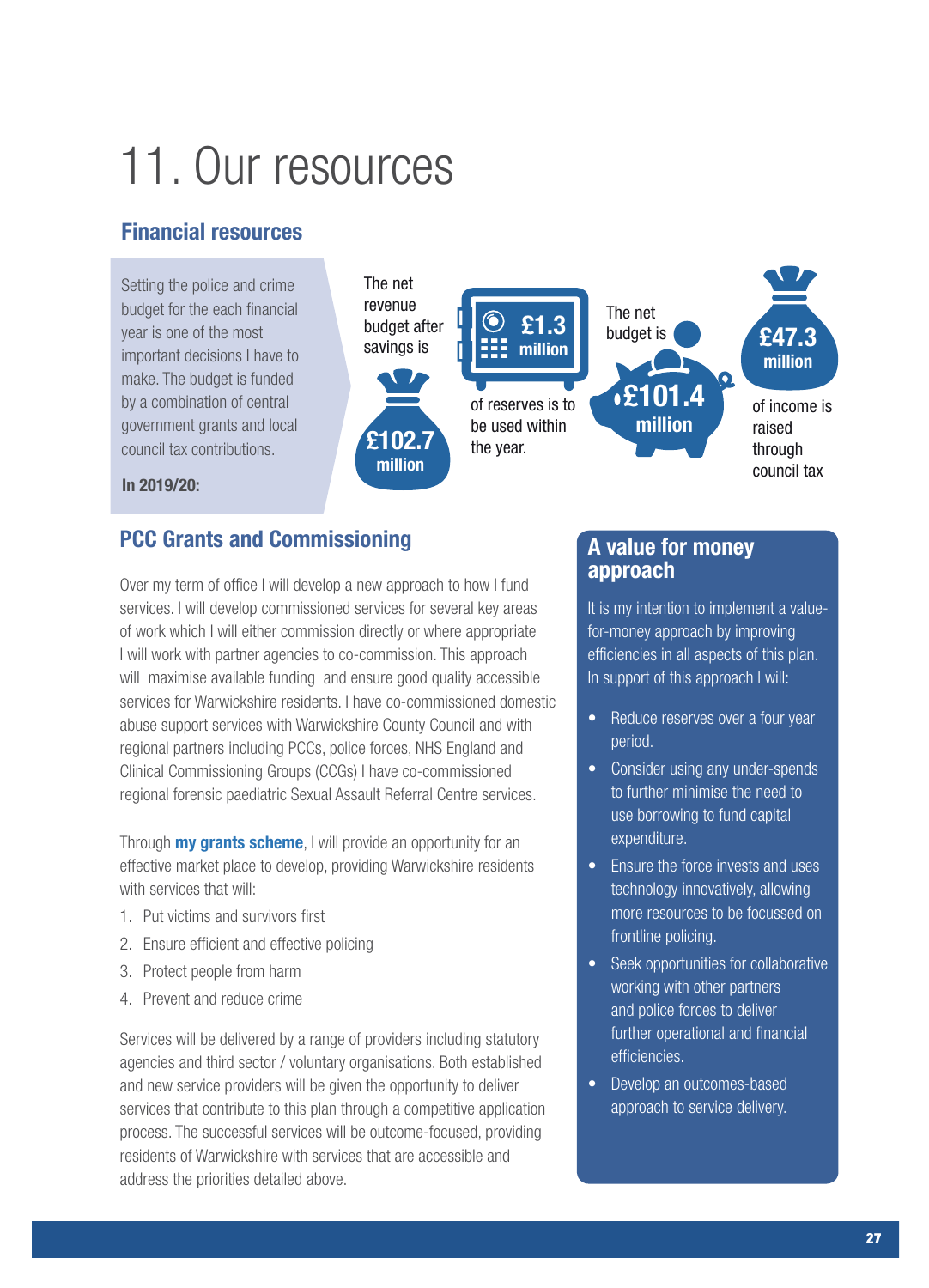## 12. Performance, assurance, accountability and transparency

As the police have a duty to serve the public, and are funded by the taxpayer, it is vital that they are held to account. As your elected representative, giving you a voice in policing, I am dedicated to ensuring this happens.

I will develop a programme of assurance enabling me to scrutinise and challenge the Chief Constable with greater rigour. In addition I will work with the force to design and develop a performance framework. The framework will enable scrutiny of force performance, performance against this plan and allow me to assess success.

I will formally meet with the Chief Constable on a weekly basis to hold him to account. At the meetings a wide variety of topics will be discussed, including:

- Progress towards the achievement of this plan
- Force performance
- Budget and financial information
- Enabling services (human resources, recruitment, health and wellbeing)
- Issues and emerging threats

An official record of the meeting will be taken and the open session record will be published on my website to ensure transparency.

It is important that the public can see for themselves how Warwickshire police are performing therefore I will continue to ensure the force performance report is meaningful and fit for purpose. The quarterly report will continue to be published on my website.

To ensure transparency I will publish on my website details of the Chief Constable's Term and Conditions of appointment. Similarly, I will publish the details of my own and my office's staff salaries, along with the expenses claimed by myself and the senior staff of my office.

There are additional scrutiny mechanisms I will use as an aid to holding the Chief Constable to account, these include:

- Independent Joint Audit and Standards Committee
- Independent Custody Visitor Scheme

Further information about these mechanisms can be found on my website www.warwickshire-pcc.gov.uk

For the purposes of transparency, with the exception of exempted decisions, a copy of all the decisionmaking applications, together with a record of the decision made will be published on my website. This will enable members of the public and the Police and Crime Panel members to have access to the decision making function of my role.

To accurately assess how Warwickshire Police is performing I will be giving credence to the British Crime Survey for England and Wales and Her Majesty's Inspectorate of Constabulary and Fire & Rescue Service inspection findings. Both provide an independent view of what the picture is in Warwickshire and nationally.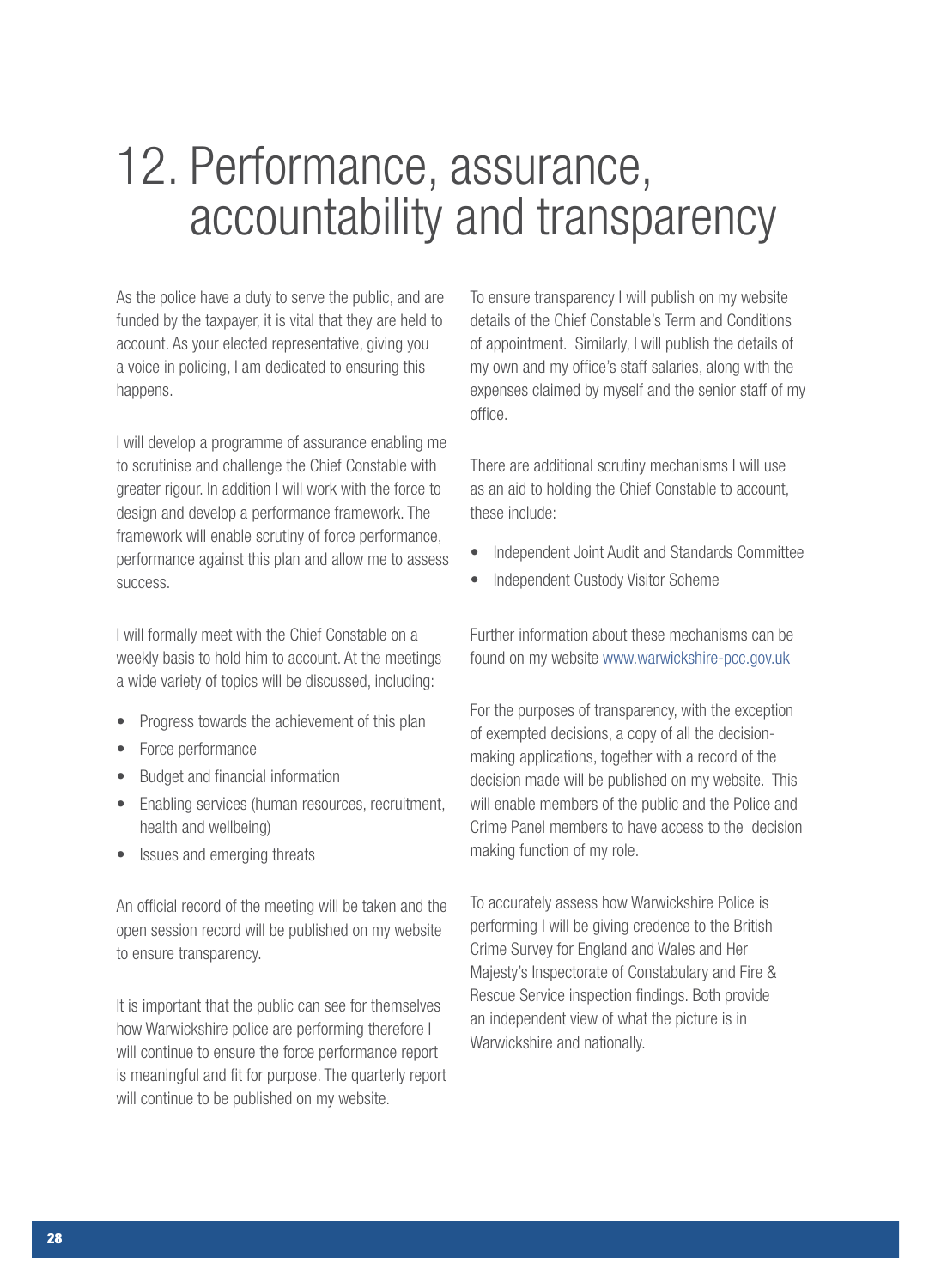### External Inspections:

PEEL (Police Effectiveness, Efficiency and Legitimacy) is the programme in which Her Majesty's Inspectorate of Constabulary and Fire & Rescue Service (HMICFRS) draws together evidence from its annual all-force inspections. These assessments have been introduced by HMICFRS so the public are able to judge the performance of their force and policing as a whole.

The **effectiveness** of a force is assessed in relation to how it carries out its responsibilities including cutting crime, protecting the vulnerable, tackling anti-social behaviour, and dealing with emergencies and other calls for service. In 2015/16 and again in 2017/18 Warwickshire Police was rated as 'requires improvement'.

The force's **efficiency** is assessed in relation to how it provides value for money. In 2015/16 and again in 2017/18 Warwickshire Police was rated as 'good'.

Legitimacy is assessed in relation to whether the force operates fairly and ethically. In 2015/16 and again in 2017/18 Warwickshire Police was rated as 'requires improvement'.

I think the gradings were fair assessments and I am committed to ensure that in the areas that the force requires improvement the shortcomings are addressed and I will be holding the Chief Constable to account for delivering these improvements. I aspire to make Warwickshire Police, at a minimum, a 'good' force in all areas of inspection.

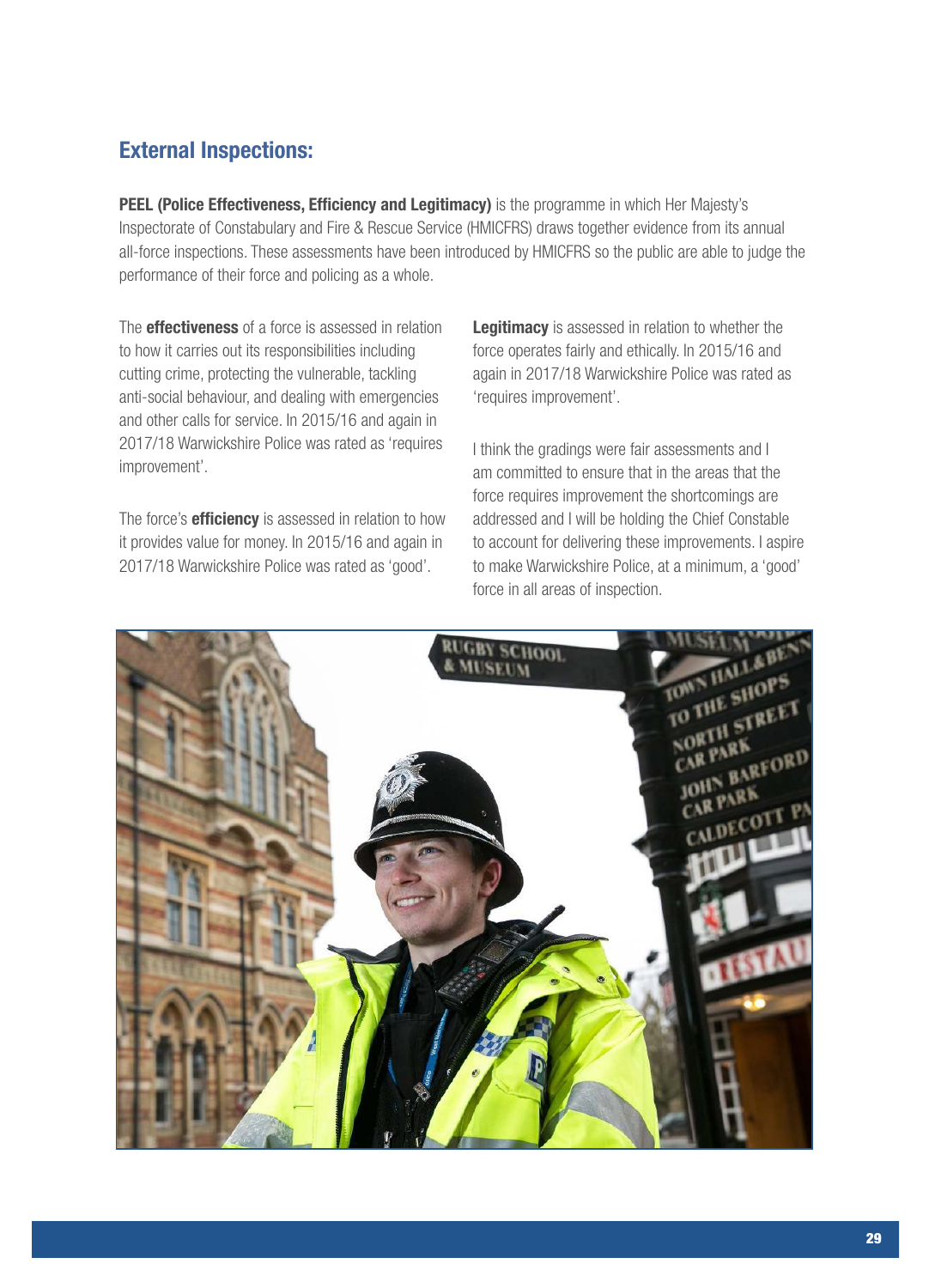## 13. Web links

#### The following web links are referenced earlier in this plan:

#### Page 9:

Warwickshire Community Safety Agreement 2017 - 2021: safeinwarwickshire.com/communitysafetyagreement

Strategic Policing Requirement:

www.gov.uk/government/publications/strategic-policing-requirement

#### Page 14:

The Ministry of Justice Code of Practice for Victims:

www.gov.uk/government/publications/the-code-of-practice-for-victims-of-crime

The Ministry of Justice Witness Charter:

www.gov.uk/government/publications/the-witness-charter-standards-of-care-for-witnesses-inthe-criminal-justice-system

#### Page 21:

Force Strategic Assessment

www.warwickshire-pcc.gov.uk/key-information/warwickshire-police-strategic-assessment/

#### Page 27:

PCC Grants Scheme

www.warwickshire-pcc.gov.uk/your-pcc/commissioners-grants/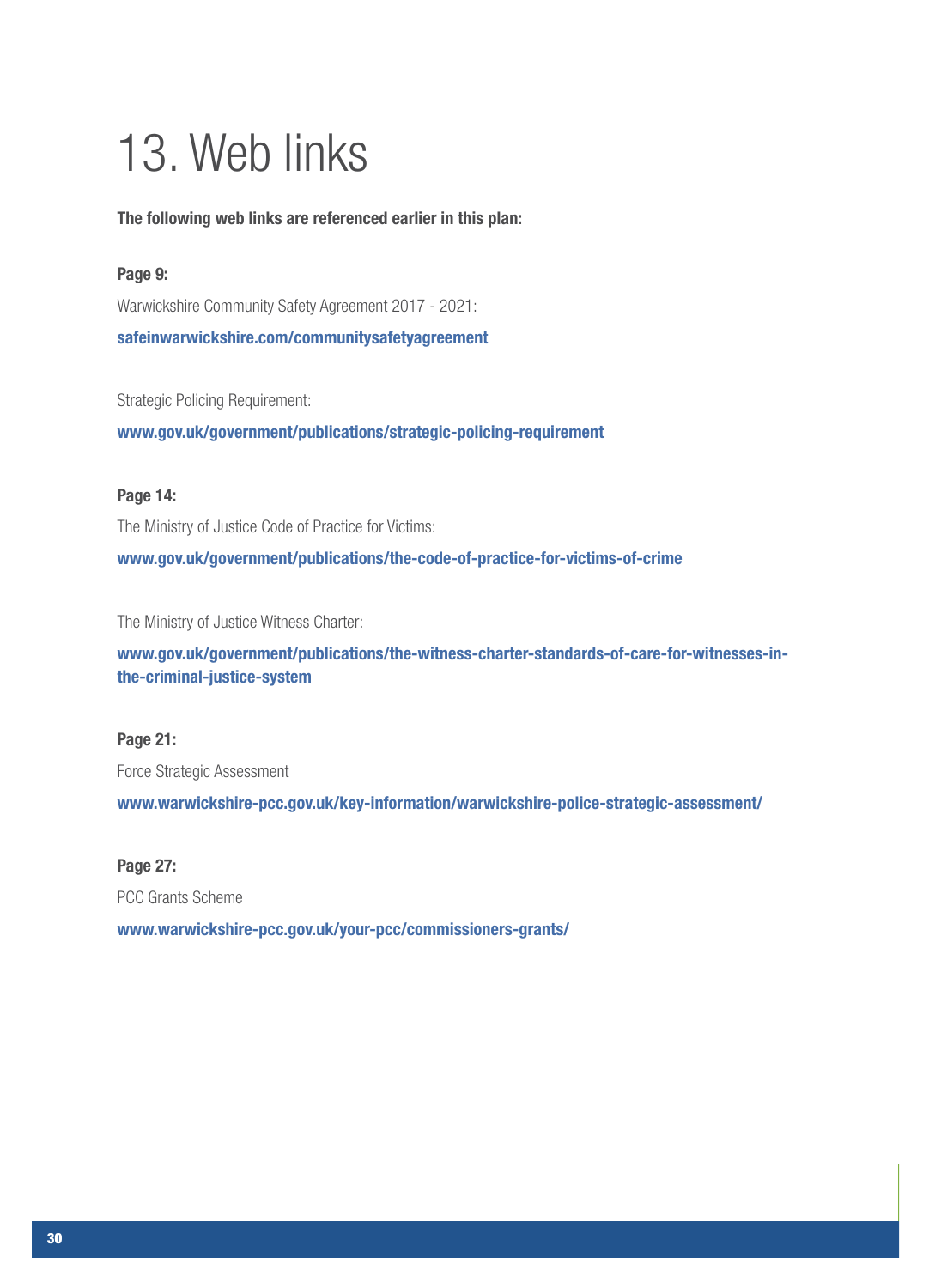# 14. Signposting

Delivery of this Police and Crime Plan is informed and influenced by multiple organisations, agencies and individuals, from whom you can find further information, advice and support. Together, we are working to keep communities safer and more secure across Warwickshire.



#### Key partners **Advice and Guidance Advice and Guidance**

| <b>Support services</b>                   |  |
|-------------------------------------------|--|
| <b>Victim Support</b>                     |  |
| Refuge                                    |  |
| <b>Cyber Safe Warwickshire</b>            |  |
| <b>Sexual Abuse Referral Centre</b>       |  |
| <b>RoSA</b>                               |  |
| <b>Barnardo's</b>                         |  |
| <b>Change Grow Live</b>                   |  |
| <b>Compass</b>                            |  |
| <b>Safeline</b>                           |  |
|                                           |  |
| <b>Domestic Abuse Counselling Service</b> |  |
| <b>Sycamore Counselling</b>               |  |
| <b>Crime reporting</b>                    |  |
| <b>Action Fraud</b>                       |  |
| <b>True Vision</b>                        |  |
| <b>Crimestoppers</b>                      |  |
| <b>Watch schemes</b>                      |  |
| <b>Rural Watch</b>                        |  |
| <b>Business Watch</b>                     |  |